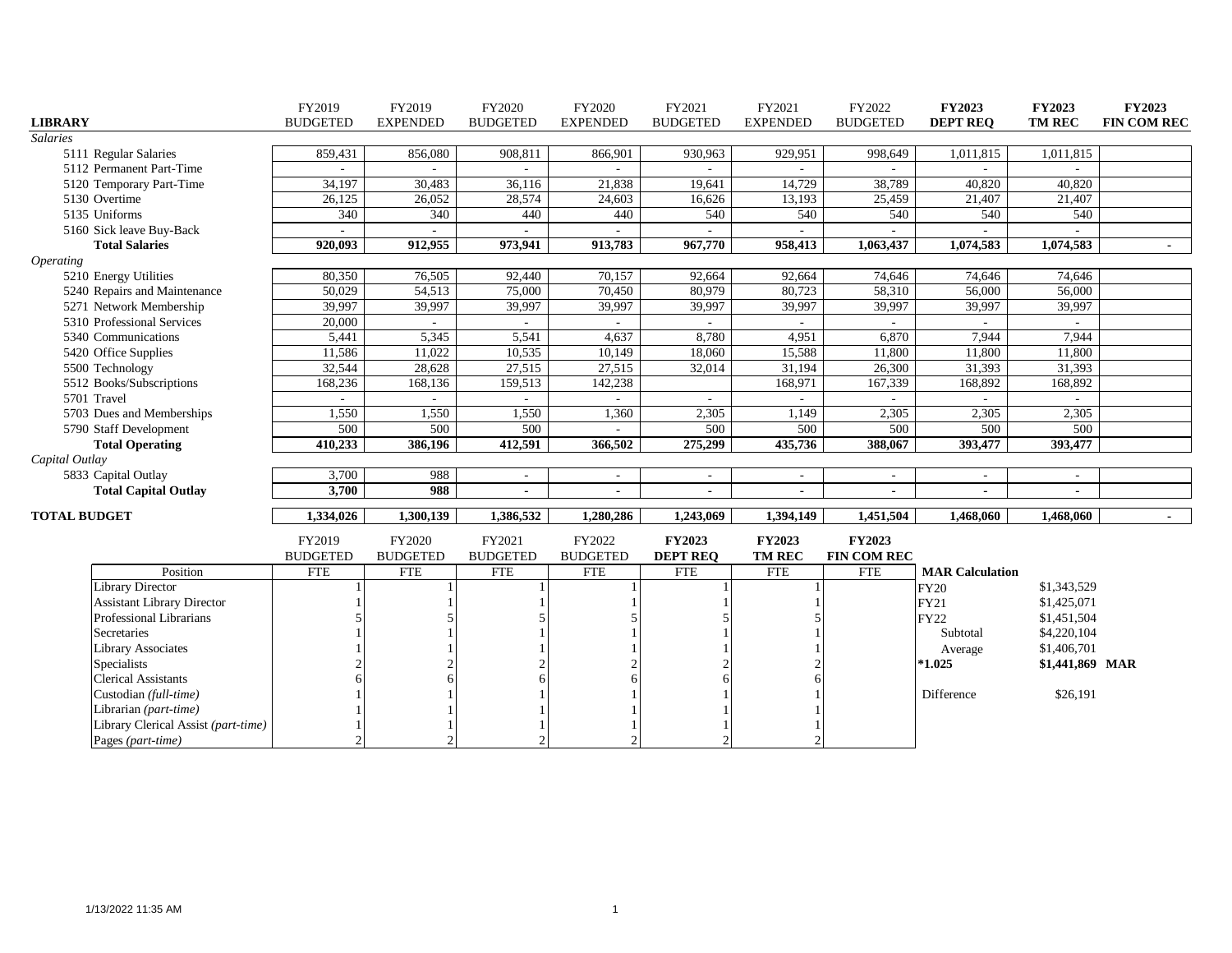| Name                             | <b>Position</b>                   | Ann. Date    | Grade     | <b>Step</b>    | <b>Base Salary</b> | Longevity %  | Longevity \$ | Wage Def. | <b>Total Salary</b>  |
|----------------------------------|-----------------------------------|--------------|-----------|----------------|--------------------|--------------|--------------|-----------|----------------------|
| Giarrusso, Diane                 | <b>Library Director</b>           | 7/1/2018     | PRRB/A11  | 8              | 107,236            |              | 1.700        |           | 108,936              |
| Goolishian, Nicole               | Professional Librarian/AD         | 7/1/2018     | PRRB/A8   |                | 14,951             |              |              |           | 14,951               |
| Goolishian, Nicole               | Professional Librarian/AD         | 9/20/2021    | PRRB/A8   | $\overline{2}$ | 56,100             |              |              |           | 56,100               |
| Blaikie, Michelle                | <b>Library Clerical Assist</b>    | $1/1/21$ est | AFSCME/1  | $\overline{4}$ | 20,675             |              |              |           | 20,675               |
| Blaikie, Michelle                | <b>Library Clerical Assist</b>    | $1/1/21$ est | AFSCME/1  | 5              | 21,915             |              |              |           | 21,915               |
| Briley, Jeannine                 | <b>Executive Secretary</b>        | 7/1/2018     | PRRB/B6   | 8              | 65,371             |              | 1,700        |           | 67,071               |
| Burke, Jennifer                  | <b>Library Clerical Assistant</b> | 1/10/2005    | ARSCME/1  | $\overline{7}$ | 48,323             |              | 2,200        |           | 50,523               |
| Driscoll, Danielle               | <b>Library Clerical Assistant</b> | 5/6/2019     | AFSCME/1  | $\overline{7}$ | 48,323             |              | 1,000        |           | 49.323               |
| Fiumara, Joseph                  | <b>Building Custodian</b>         | 4/15/2018    | AFSCME/2  | $\overline{7}$ | 61,007             |              | 1,000        |           | 62,007               |
| Hayes, Robert                    | Professional Librarian            | 7/1/2018     | PRRB/B7   | 10             | 74,842             |              | 1.700        |           | 76,542               |
| Holland, Gail                    | <b>Library Clerical Assistant</b> | 8/23/2018    | AFSCME/1  | $\overline{7}$ | 48,323             |              | 2,700        | 1,450     | 52,473               |
| Hollis, Christine                | <b>Library Clerical Assistant</b> | 6/21/2018    | AFSCME/1  | $\overline{7}$ | 48,323             |              | 1.000        |           | 49,323               |
| Jennings, Katie                  | <b>Library Clerical Assistant</b> | 1/4/2021     | AFSCME/1  | $\overline{4}$ | 20.675             |              |              |           | 20,675               |
| Jennings, Katie                  | <b>Library Clerical Assistant</b> | 1/4/2021     | AFSCME/1  | 5              | 21,915             |              |              |           | 21,915               |
| Kelley, Anne                     | <b>Technology Specialist</b>      | 12/11/2017   | AFSCME/1A | $\overline{4}$ | 40,503             |              |              |           | 40,503               |
| Kelley, Anne                     | Technology Specialist             | 12/11/2017   | AFSCME/1A | 5              | 6,649              |              | 1.000        |           | 7,649                |
| Lawrence, Haley                  | Children's Specialist             | 11/1/2021    | AFSCME/1A | $\overline{1}$ | 13,701             |              |              |           | 13,701               |
| Lawrence, Haley                  | Children's Specialist             | 11/1/2021    | AFSCME/1A | $\sqrt{2}$     | 27,118             |              |              |           | 27,118               |
| Leggat, Emily                    | Professional Librarian            | 10/1/2019    | PRRB/B7   | 3              | 15,574             |              |              |           | 15,574               |
| Leggat, Emily                    | Professional Librarian            | 10/12019     | PRRB/B7   | $\overline{4}$ | 48,221             |              |              |           | 48,221               |
| Lewin, Katrina                   | Professional Librarian            | 10/1/1018    | PRRB/B7   | 3              | 15,574             |              |              |           | 15,574               |
| Lewin, Katrina                   | Professional Librarian            | 10/1/1018    | PRRB/B7   | $\overline{4}$ | 48,221             |              |              |           | 48,221               |
| Robinson, Siobhan                | Professional Librarian            | 12/2/2019    | PRRB/B7   | 5              | 29,149             |              |              |           | 29,149               |
| Robinson, Siobhan                | Professional Librarian            | 12/2/2019    | PRRB/B7   | 6              | 37,934             |              |              |           | 37,934               |
| Swartz, Jeanne                   | Library Associate/Circ            | 9/1/2018     | PRRB/B4   | $\overline{7}$ | 9,454              |              |              |           | 9,454                |
| Swartz, Jeanne                   | Library Associate/Circ            | 9/1/2018     | PRRB/B4   | 8              | 45,289             |              | 1.000        |           | 46,289               |
| <b>Total Regular Salaries</b>    |                                   |              |           |                | 995.365            | ٠            | 15,000       | 1.450     | 1.011.815            |
| <b>Permanent Part-Time</b>       |                                   |              |           |                |                    |              |              |           |                      |
| Name                             | <b>Position</b>                   |              |           |                | Amount             |              |              |           | <b>Total Benefit</b> |
|                                  |                                   |              |           |                |                    |              |              |           |                      |
| <b>Total Permanent Part-Time</b> |                                   |              |           |                |                    |              |              |           |                      |
| <b>Temporary Part-Time</b>       |                                   |              |           |                |                    |              |              |           |                      |
| Name                             | <b>Position</b>                   |              |           |                | Amount             | <b>Hours</b> | Weekly       |           | <b>Total Benefit</b> |
| $x$ $ec$                         | $\mathbf{v}$ .                    |              |           |                | 2.11               | 1000         | 21.502       |           |                      |

# **FISCAL YEAR 2023 TOWN LIBRARY SALARY INFORMATION TOWN MANAGER RECOMMENDED**

| <b>Temporary Part-Time</b>       |                         |  |        |              |        |                      |
|----------------------------------|-------------------------|--|--------|--------------|--------|----------------------|
| <b>Name</b>                      | <b>Position</b>         |  | Amount | <b>Hours</b> | Weekly | <b>Total Benefit</b> |
| Pike, Jeffrey                    | Librarian               |  | 26.41  | 12.00        | 316.92 | 16,543               |
| Troiana, Theresa                 | Library Clerical Assist |  | 18.09  | 12.00        | 217.08 | 11,332               |
| Ardizzoni, Carole                | Page                    |  | 15.50  | 8.00         | 124.00 | 6,473                |
| Vacant                           | Page                    |  | 15.50  | 8.00         | 124.00 | 6,473                |
|                                  |                         |  |        |              |        |                      |
|                                  |                         |  |        |              |        |                      |
| <b>Total Temporary Part-Time</b> |                         |  |        |              |        | 40,820               |

*Overtime*

| . .<br>Name                  | Position |  | Amount |  | m<br><b>Total Benefit</b>       |
|------------------------------|----------|--|--------|--|---------------------------------|
| <b>Various Staff Members</b> | Varies   |  | 6.000  |  | $\epsilon$ ooc<br><b>b</b> ,000 |
| Sunday<br>' Hours            | Varies   |  | 15,407 |  | 1.5.407<br>15,40                |
| <b>Total Overtime</b>        |          |  | 21,407 |  | 21,407                          |

#### *Uniforms*

| Name                  | Position                     |  | Amount         |  | <b>CONTRACTOR</b><br><b>COM</b><br>Fotal Benefit |
|-----------------------|------------------------------|--|----------------|--|--------------------------------------------------|
| Fiumara.<br>Joseph    | .<br>Building C<br>Custodian |  | $-40$<br>740   |  |                                                  |
| <b>Total Uniforms</b> |                              |  | $\sim$<br>٬۱+۰ |  |                                                  |

| <b>Name</b>                | Position | <b>Retirement Date</b> | # of Davs | <b>Annual Sal.</b> | Weekly Sal. | Daily Sal. | <b>Total Benefit</b> |
|----------------------------|----------|------------------------|-----------|--------------------|-------------|------------|----------------------|
|                            |          |                        |           |                    |             |            |                      |
| <b>Total Sick-Buy Back</b> |          |                        |           |                    |             |            |                      |
|                            |          |                        |           |                    |             |            |                      |
| <b>Department Total</b>    |          |                        |           |                    |             |            | $\epsilon$           |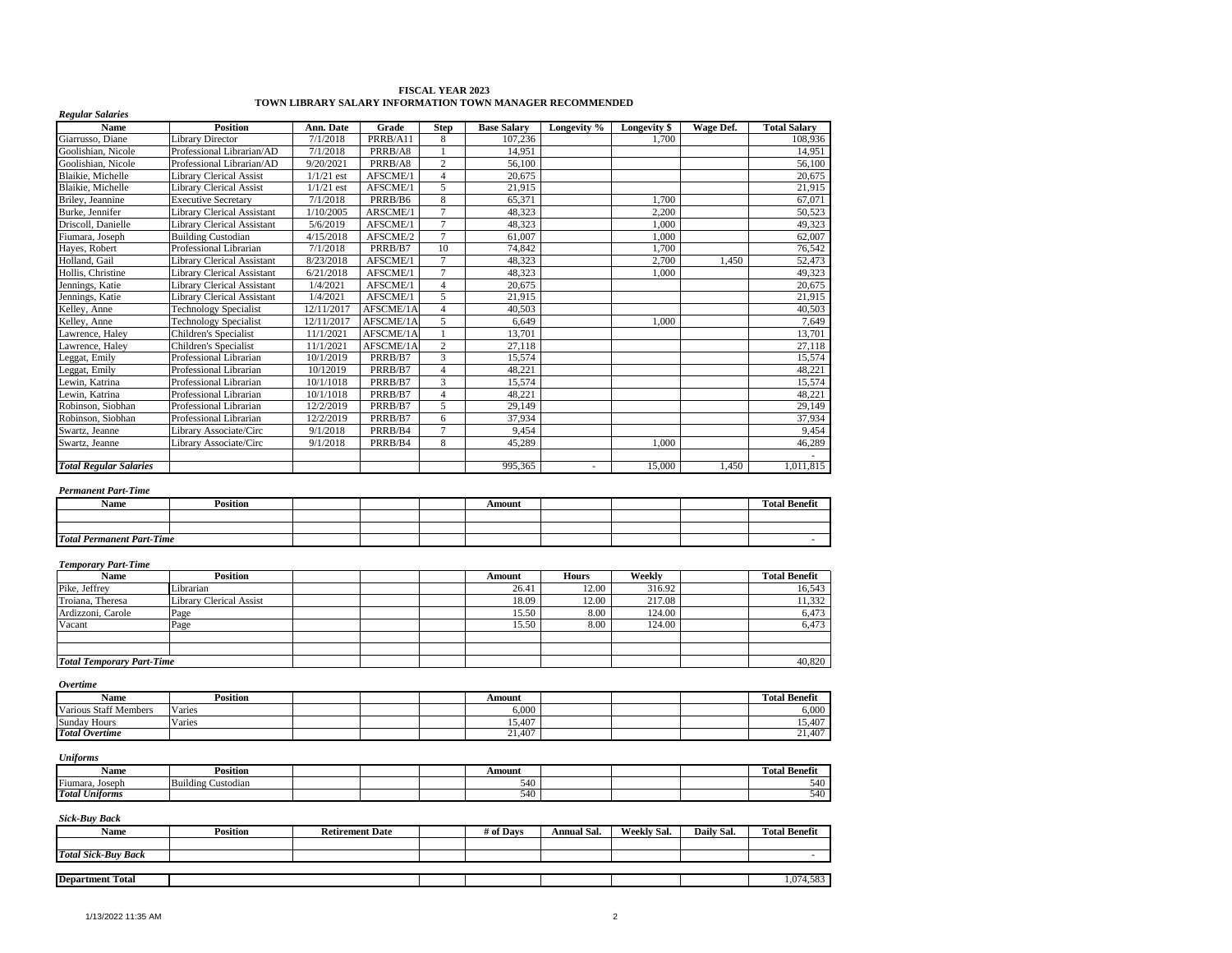| <b>Name</b>                      | <b>Position</b>                   | Ann. Date    | Grade     | <b>Step</b>    | <b>Base Salary</b> | Longevity %  | Longevity \$ | Wage Def. | <b>Total Salary</b>  |
|----------------------------------|-----------------------------------|--------------|-----------|----------------|--------------------|--------------|--------------|-----------|----------------------|
| Giarrusso, Diane                 | <b>Library Director</b>           | 7/1/2018     | PRRB/A11  | 8              | 107,236            |              | 1,700        |           | 108,936              |
| Goolishian, Nicole               | Professional Librarian/AD         | 7/1/2018     | PRRB/A8   | $\mathbf{1}$   | 14,951             |              |              |           | 14,951               |
| Goolishian, Nicole               | Professional Librarian/AD         | 9/20/2021    | PRRB/A8   | $\overline{c}$ | 56,100             |              |              |           | 56,100               |
| Blaikie, Michelle                | <b>Library Clerical Assist</b>    | $1/1/21$ est | AFSCME/1  | $\overline{4}$ | 20,675             |              |              |           | 20,675               |
| Blaikie, Michelle                | <b>Library Clerical Assist</b>    | $1/1/21$ est | AFSCME/1  | 5              | 21,915             |              |              |           | 21,915               |
| Briley, Jeannine                 | <b>Executive Secretary</b>        | 7/1/2018     | PRRB/B6   | 8              | 65,371             |              | 1,700        |           | 67,071               |
| Burke, Jennifer                  | <b>Library Clerical Assistant</b> | 1/10/2005    | ARSCME/1  | $\overline{7}$ | 48,323             |              | 2,200        |           | 50,523               |
| Driscoll, Danielle               | <b>Library Clerical Assistant</b> | 5/6/2019     | AFSCME/1  | $\overline{7}$ | 48,323             |              | 1,000        |           | 49,323               |
| Fiumara, Joseph                  | <b>Building Custodian</b>         | 4/15/2018    | AFSCME/2  | $\overline{7}$ | 61,007             |              | 1,000        |           | 62,007               |
| Hayes, Robert                    | Professional Librarian            | 7/1/2018     | PRRB/B7   | 10             | 74,842             |              | 1,700        |           | 76,542               |
| Holland, Gail                    | <b>Library Clerical Assistant</b> | 8/23/2018    | AFSCME/1  | $\overline{7}$ | 48,323             |              | 2,700        | 1,450     | 52,473               |
| Hollis, Christine                | <b>Library Clerical Assistant</b> | 6/21/2018    | AFSCME/1  | $\tau$         | 48,323             |              | 1,000        |           | 49,323               |
| Jennings, Katie                  | Library Clerical Assistant        | 1/4/2021     | AFSCME/1  | $\overline{4}$ | 20.675             |              |              |           | 20,675               |
| Jennings, Katie                  | Library Clerical Assistant        | 1/4/2021     | AFSCME/1  | 5              | 21,915             |              |              |           | 21,915               |
| Kelley, Anne                     | <b>Technology Specialist</b>      | 12/11/2017   | AFSCME/1A | $\overline{4}$ | 40,503             |              |              |           | 40,503               |
| Kelley, Anne                     | <b>Technology Specialist</b>      | 12/11/2017   | AFSCME/1A | 5              | 6,649              |              | 1,000        |           | 7,649                |
| Lawrence, Haley                  | Children's Specialist             | 11/1/2021    | AFSCME/1A | $\mathbf{1}$   | 13,701             |              |              |           | 13,701               |
| Lawrence, Haley                  | Children's Specialist             | 11/1/2021    | AFSCME/1A | $\sqrt{2}$     | 27,118             |              |              |           | 27,118               |
| Leggat, Emily                    | Professional Librarian            | 10/1/2019    | PRRB/B7   | 3              | 15,574             |              |              |           | 15,574               |
| Leggat, Emily                    | Professional Librarian            | 10/12019     | PRRB/B7   | $\overline{4}$ | 48,221             |              |              |           | 48,221               |
| Lewin, Katrina                   | Professional Librarian            | 10/1/1018    | PRRB/B7   | 3              | 15,574             |              |              |           | 15,574               |
| Lewin, Katrina                   | Professional Librarian            | 10/1/1018    | PRRB/B7   | $\overline{4}$ | 48,221             |              |              |           | 48,221               |
| Robinson, Siobhan                | Professional Librarian            | 12/2/2019    | PRRB/B7   | 5              | 29,149             |              |              |           | 29,149               |
| Robinson, Siobhan                | Professional Librarian            | 12/2/2019    | PRRB/B7   | 6              | 37,934             |              |              |           | 37,934               |
| Swartz, Jeanne                   | Library Associate/Circ            | 9/1/2018     | PRRB/B4   | $\overline{7}$ | 9,454              |              |              |           | 9,454                |
| Swartz, Jeanne                   | Library Associate/Circ            | 9/1/2018     | PRRB/B4   | 8              | 45,289             |              | 1,000        |           | 46,289<br>$\sim$     |
| <b>Total Regular Salaries</b>    |                                   |              |           |                | 995,365            | $\sim$       | 15,000       | 1,450     | 1,011,815            |
| <b>Permanent Part-Time</b>       |                                   |              |           |                |                    |              |              |           |                      |
| Name                             | <b>Position</b>                   |              |           |                | Amount             |              |              |           | <b>Total Benefit</b> |
|                                  |                                   |              |           |                |                    |              |              |           |                      |
| <b>Total Permanent Part-Time</b> |                                   |              |           |                |                    |              |              |           |                      |
| <b>Temporary Part-Time</b>       |                                   |              |           |                |                    |              |              |           |                      |
| Name                             | <b>Position</b>                   |              |           |                | Amount             | <b>Hours</b> | Weekly       |           | <b>Total Benefit</b> |
| Pike, Jeffrey                    | Librarian                         |              |           |                | 26.41              | 12.00        | 316.92       |           | 16,543               |
| Troiana, Theresa                 | <b>Library Clerical Assist</b>    |              |           |                | 18.09              | 12.00        | 217.08       |           | 11,332               |
| Ardizzoni, Carole                | Page                              |              |           |                | 15.50              | 8.00         | 124.00       |           | 6,473                |
| Vacant                           | Page                              |              |           |                | 15.50              | 8.00         | 124.00       |           | 6,473                |
|                                  |                                   |              |           |                |                    |              |              |           |                      |
| <b>Total Temporary Part-Time</b> |                                   |              |           |                |                    |              |              |           | 40,820               |
| <i><b>Overtime</b></i>           |                                   |              |           |                |                    |              |              |           |                      |
| Name                             | <b>Position</b>                   |              |           |                | Amount             |              |              |           | <b>Total Benefit</b> |
| <b>Various Staff Members</b>     | Varies                            |              |           |                | 6.000              |              |              |           | 6,000                |

# **FISCAL YEAR 2023 TOWN LIBRARY SALARY INFORMATION LIBRARY DEPARTMENT REQUEST**

#### *Uniforms*

*Regular Salaries*

| Name                  | <b>Position</b>       |  | Amount |  | - 200<br>m<br>Benefit<br>rotal |
|-----------------------|-----------------------|--|--------|--|--------------------------------|
| Fiumara.<br>. Joseph  | Building<br>Custodiar |  | 540    |  | 540                            |
| <b>Total Uniforms</b> |                       |  | 540    |  | $\overline{10}$<br>' ا4:       |

Sunday Hours Varies (15,407 15,407 15,407 15,407 15,407 15,407 15,407 15,407 15,407 15,407 15,407 15,407 15,407 15,407 15,407 15,407 15,407 15,407 15,407 15,407 15,407 15,407 15,407 15,407 15,407 15,407 15,407 15,407 15,40 *Total Overtime* 21,407 21,407 21,407 221,407 221,407 221,407 221,407 221,407 221,407 221,407 221,407 221,407 221,407 221,407 221,407 221,407 221,407 221,407 221,407 221,407 221,407 221,407 221,407 221,407 221,407 221,40

| <b>Name</b>                | Position | <b>Retirement Date</b> | # of Davs | Annual Sal. | Weekly Sal. | Daily Sal. | <b>Total Benefit</b> |
|----------------------------|----------|------------------------|-----------|-------------|-------------|------------|----------------------|
|                            |          |                        |           |             |             |            |                      |
| <b>Total Sick-Buy Back</b> |          |                        |           |             |             |            |                      |
|                            |          |                        |           |             |             |            |                      |
| <b>Department Total</b>    |          |                        |           |             |             |            | 4.583<br>. 074       |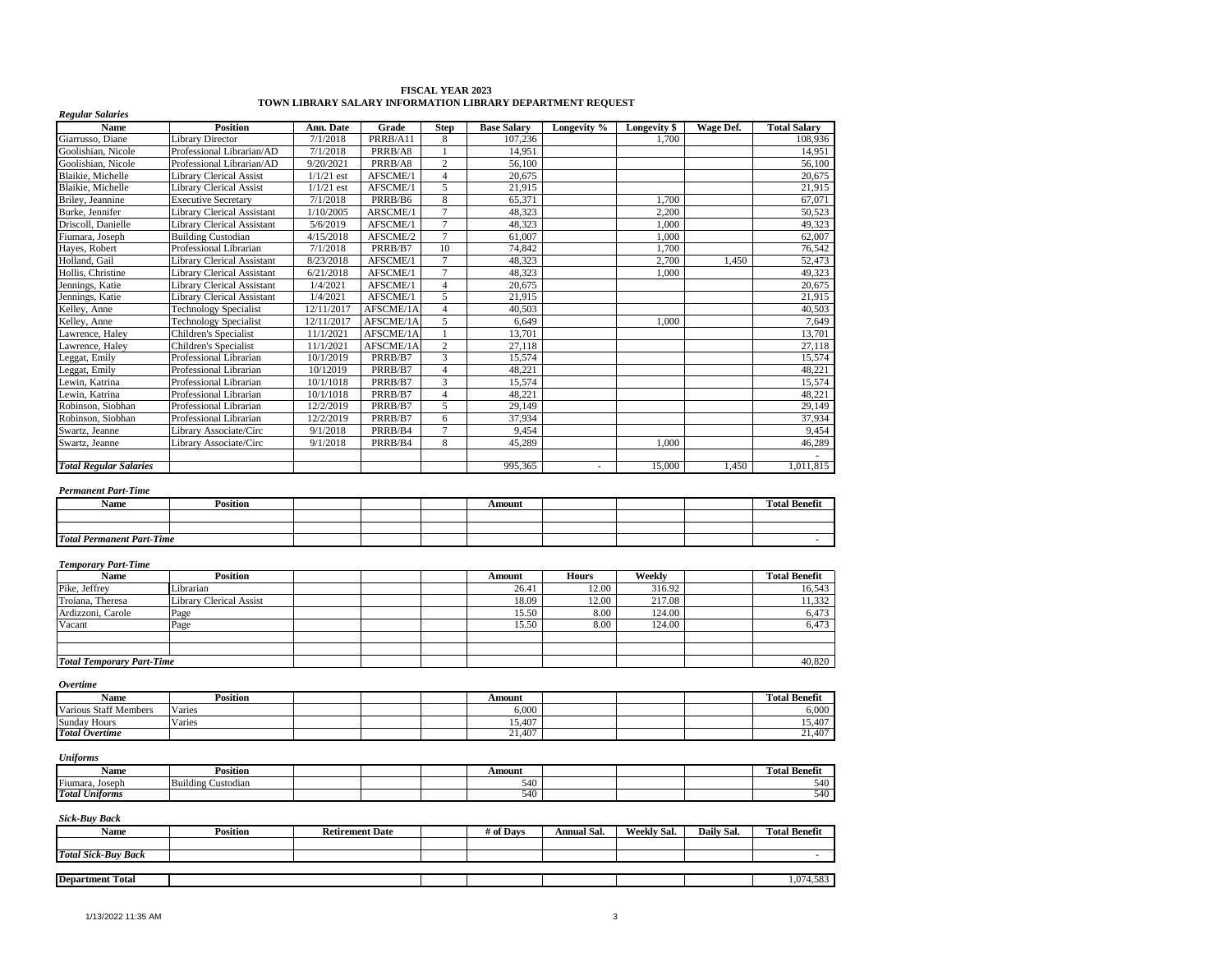#### **FISCAL YEAR 2022 TOWN LIBRARY SALARY INFORMATION**

| <b>Regular Salaries</b><br>Name  | <b>Position</b>                   | Ann. Date    | Grade     | <b>Step</b>    | <b>Base Salary</b> | Longevity %              | Longevity \$ | Wage Def. | <b>Total Salary</b>  |
|----------------------------------|-----------------------------------|--------------|-----------|----------------|--------------------|--------------------------|--------------|-----------|----------------------|
| Giarrusso, Diane                 | <b>Library Director</b>           | 7/1/2018     | PRRB/A11  | $\tau$         | 102.329            |                          | 1.600        |           | 103,929              |
| Boc. Noelle                      | Professional Librarian/AD         | 7/1/2018     | PRRB/A8   | 8              | 80.983             |                          | 2,600        |           | 83,583               |
| Briley, Jeannine                 | <b>Executive Secretary</b>        | 7/1/2018     | PRRB/B6   | $\overline{7}$ | 62,378             |                          | 1,600        |           | 63,978               |
| Burke, Jennifer                  | <b>Library Clerical Assistant</b> | 1/10/2005    | ARSCME/1  | $\tau$         | 47,259             |                          | 2,100        |           | 49,359               |
| Driscoll, Danielle               | <b>Library Clerical Assistant</b> | 5/6/2019     | AFSCME/1  | $\overline{7}$ | 47,259             |                          | 1.000        |           | 48,259               |
| Fiumara, Joseph                  | <b>Building Custodian</b>         | 4/15/2018    | AFSCME/2  | $\overline{7}$ | 59,665             |                          | 1,000        |           | 60,665               |
| Michelle Blaikie                 | <b>Library Clerical Assist</b>    | $1/1/21$ est | AFSCME/1  | 3              | 19,078             |                          |              |           | 19,078               |
| Michelle Blaikie                 | <b>Library Clerical Assist</b>    | $1/1/21$ est | AFSCME/1  | $\overline{4}$ | 20,220             |                          |              |           | 20,220               |
| Hayes, Robert                    | Professional Librarian            | 7/1/2018     | PRRB/B7   | 10             | 73,195             |                          | 1,600        |           | 74,795               |
| Holland, Gail                    | <b>Library Clerical Assistant</b> | 8/23/2018    | AFSCME/1  | $\overline{7}$ | 47,259             |                          | 2,600        |           | 49,859               |
| Hollis, Christine                | <b>Library Clerical Assistant</b> | 6/21/2018    | AFSCME/1  | $\overline{7}$ | 47,259             |                          | 1,000        |           | 48,259               |
| Kelley, Anne                     | <b>Technology Specialist</b>      | 12/11/2017   | AFSCME/1A | 3              | 37,373             |                          |              |           | 37,373               |
| Kelley, Anne                     | <b>Technology Specialist</b>      | 12/11/2017   | AFSCME/1A | $\overline{4}$ | 6,135              |                          |              |           | 6,135                |
| Leggat, Emily                    | Professional Librarian            | 10/1/2019    | PRRB/B7   | $\overline{2}$ | 15,192             |                          |              |           | 15,192               |
| Leggat, Emily                    | Professional Librarian            | 10/12019     | PRRB/B7   | 3              | 46,015             |                          |              |           | 46,015               |
| Lewin, Katrina                   | Professional Librarian            | 10/1/1018    | PRRB/B7   | $\overline{2}$ | 15,192             |                          |              |           | 15,192               |
| Lewin, Katrina                   | Professional Librarian            | 10/1/1018    | PRRB/B7   | 3              | 46.015             |                          |              |           | 46.015               |
| Maganzini, Heather               | Children's Specialist             | 5/11/2015    | AFSCME/1A | $\overline{7}$ | 54,014             |                          | 1.000        |           | 55.014               |
| Robinson, Siobhan                | Professional Librarian            | 12/2/2019    | PRRB/B7   | $\overline{4}$ | 30,677             |                          |              |           | 30,677               |
| Robinson, Siobhan                | Professional Librarian            | 12/2/2019    | PRRB/B7   | 5              | 31,682             |                          |              |           | 31,682               |
| Swartz, Jeanne                   | Library Associate/Circ            | 9/1/2018     | PRRB/B4   | 6              | 8,823              |                          | 1,000        |           | 9,823                |
| Swartz, Jeanne                   | Library Associate/Circ            | 9/1/2018     | PRRB/B4   | $\overline{7}$ | 43.417             |                          |              |           | 43.417               |
| <b>Katie Jennings</b>            | <b>Library Clerical Assistant</b> | $1/1/21$ est | AFSCME/1  | 3              | 19,911             |                          |              |           | 19,911               |
| <b>Katie Jennings</b>            | <b>Library Clerical Assistant</b> | $1/1/21$ est | AFSCME/1  | $\overline{4}$ | 20,220             |                          |              |           | 20,220               |
| <b>Total Regular Salaries</b>    |                                   |              |           |                | 981,549            | $\overline{\phantom{a}}$ | 17,100       | $\sim$    | 998.649              |
| <b>Permanent Part-Time</b>       |                                   |              |           |                |                    |                          |              |           |                      |
| <b>Name</b>                      | <b>Position</b>                   |              |           |                | Amount             |                          |              |           | <b>Total Benefit</b> |
|                                  |                                   |              |           |                |                    |                          |              |           |                      |
| <b>Total Permanent Part-Time</b> |                                   |              |           |                |                    |                          |              |           |                      |
| <b>Temporary Part-Time</b>       |                                   |              |           |                |                    |                          |              |           |                      |
| Name                             | <b>Position</b>                   |              |           |                | Amount             | <b>Hours</b>             | Weekly       |           | <b>Total Benefit</b> |
| Pike, Jeffrey                    | Librarian                         |              |           |                | 25.83              | 12.00                    | 309.94       |           | 16,180               |
| Troiana, Theresa                 | <b>Library Clerical Assist</b>    |              |           |                | 17.69              | 12.00                    | 212.27       |           | 11,081               |
| Ardizzoni, Carole                | Page                              |              |           |                | 13.80              | 8.00                     | 110.43       |           | 5,764                |
| Vacant                           | Page                              |              |           |                | 13.80              | 8.00                     | 110.43       |           | 5,764                |
|                                  |                                   |              |           |                |                    |                          |              |           |                      |

| <b>Overtime</b>              |          |  |        |  |                      |
|------------------------------|----------|--|--------|--|----------------------|
| Name                         | Position |  | Amount |  | <b>Total Benefit</b> |
| <b>Various Staff Members</b> | Varies   |  | 6,000  |  | 6,000                |
| <b>Sunday Hours</b>          | Varies   |  | 19,459 |  | 19,459               |
| <b>Total Overtime</b>        |          |  | 25,459 |  | 25,459               |

*Total Temporary Part-Time* 38,789.00

#### *Uniforms*

| Name                  | 'osition              |  | Amount       |  | otal          |
|-----------------------|-----------------------|--|--------------|--|---------------|
| Fiumara.<br>Joseph    | Building<br>∵ustodian |  | $-40$<br>540 |  | $\sim$<br>J40 |
| <b>Total Uniforms</b> |                       |  | .<br>.940    |  | $\sim$<br>J40 |

| Name                       | Position | <b>Retirement Date</b> | # of Davs | <b>Annual Sal.</b> | Weekly Sal. | Daily Sal. | <b>Total Benefit</b> |
|----------------------------|----------|------------------------|-----------|--------------------|-------------|------------|----------------------|
|                            |          |                        |           |                    |             |            |                      |
| <b>Total Sick-Buy Back</b> |          |                        |           |                    |             |            |                      |
|                            |          |                        |           |                    |             |            |                      |
| <b>Department Total</b>    |          |                        |           |                    |             |            | ,063,437             |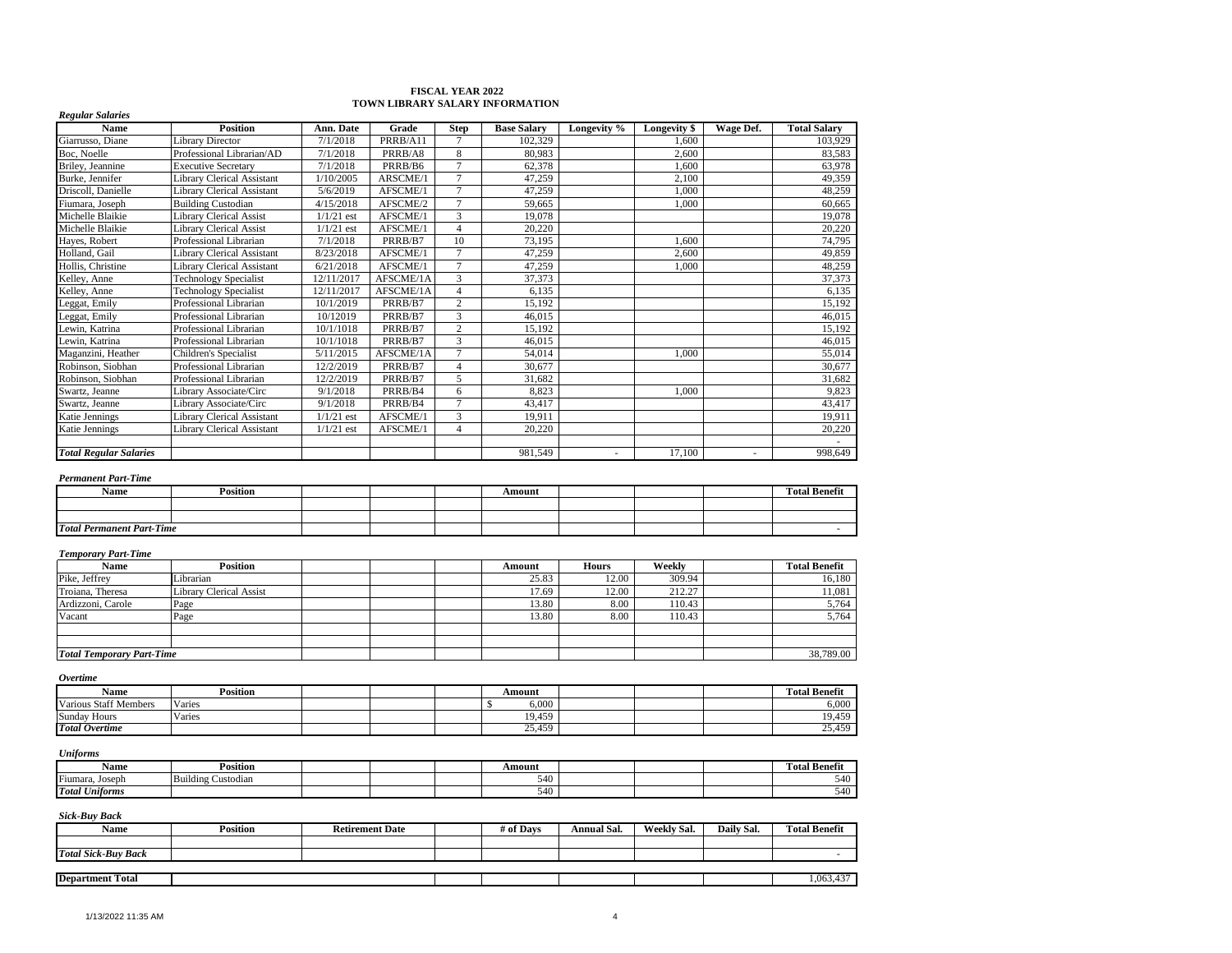# **FISCAL YEAR 2021 TOWN LIBRARY SALARY INFORMATION**

| Name               | <b>Position</b>                   | Ann. Date  | Grade     | <b>Step</b>    | <b>Base Salary</b> | Longevity % | Longevity \$ | Wage Def. | <b>Total Salary</b> |
|--------------------|-----------------------------------|------------|-----------|----------------|--------------------|-------------|--------------|-----------|---------------------|
| Giarrusso, Diane   | <b>Library Director</b>           | 7/1/2018   | PRRB/A10  | 8              | 94.105             |             | 1.500        |           | 95,605              |
| Boc. Noelle        | Professional Librarian/AD         | 7/1/2018   | PRRB/A8   | $\mathcal{I}$  | 77,273             |             | 2,000        |           | 79,273              |
| Briley, Jeannine   | <b>Executive Secretary</b>        | 7/1/2018   | PRRB/B6   | 6              | 59,506             |             | 1.500        |           | 61.006              |
| Burke, Jennifer    | <b>Library Clerical Assistant</b> | 1/10/2005  | ARSCME/1  | $\mathcal{I}$  | 46.219             |             | 2,000        |           | 48.219              |
| Driscoll, Danielle | <b>Library Clerical Assistant</b> | 5/6/2019   | AFSCME/1  | $\overline{7}$ | 46,219             |             | 1.000        |           | 47,219              |
| Fiumara, Joseph    | <b>Building Custodian</b>         | 4/15/2018  | AFSCME/2  | $\overline{7}$ | 58,352             |             | 1.000        |           | 59,352              |
| Hamm, Maria        | <b>Library Clerical Assist</b>    | 4/11/2018  | AFSCME/1  | 5              | 32,927             |             |              |           | 32,927              |
| Hamm, Maria        | <b>Library Clerical Assist</b>    | 4/11/2019  | AFSCME/1  | 6              | 9,536              |             |              |           | 9,536               |
| Haves, Robert      | Professional Librarian            | 7/1/2018   | PRRB/B7   | 10             | 71,584             |             | 1.500        |           | 73,084              |
| Holland, Gail      | <b>Library Clerical Assistant</b> | 8/23/2018  | AFSCME/1  | $\overline{7}$ | 46,219             |             | 2,500        |           | 48,719              |
| Hollis, Christine  | <b>Library Clerical Assistant</b> | 6/21/2018  | AFSCME/1  | $\overline{7}$ | 46,219             |             | 1,000        |           | 47,219              |
| Kelley, Anne       | <b>Library Clerical Assistant</b> | 12/11/2017 | AFSCME/1  | 5              | 39,512             |             |              |           | 39,512              |
| Kelley, Anne       | <b>Library Clerical Assistant</b> | 12/11/2017 | AFSCME/1  | 6              | 2,554              |             |              |           | 2,554               |
| Leggat, Emily      | Professional Librarian            | 10/1/2019  | PRRB/B7   |                | 14.496             |             |              |           | 14.496              |
| Leggat, Emily      | Professional Librarian            | 10/12019   | PRRB/B7   | $\overline{c}$ | 43,988             |             |              |           | 43,988              |
| Lewin, Katrina     | Professional Librarian            | 10/1/1018  | PRRB/B7   |                | 14,496             |             |              |           | 14,496              |
| Lewin, Katrina     | Professional Librarian            | 10/1/1018  | PRRB/B7   | $\overline{2}$ | 43,988             |             |              |           | 43,988              |
| Maganzini, Heather | Children's Specialist             | 5/11/2015  | AFSCME/1A | 6              | 18,299             |             |              |           | 18,299              |
| Maganzini, Heather | Children's Specialist             | 5/11/2015  | AFSCME/1A | $\overline{7}$ | 33,254             |             | 1,000        |           | 34,254              |
| Robinson, Siobhan  | Professional Librarian            | 12/2/2019  | PRRB/B7   | 3              | 30,002             |             |              |           | 30,002              |
| Robinson, Siobhan  | Professional Librarian            | 12/2/2019  | PRRB/B7   | $\overline{A}$ | \$.<br>30,985      |             |              |           | 30,985              |
| Swartz, Jeanne     | Library Associate/Circ            | 9/1/2018   | PRRB/B4   | 5              | 8,421              |             |              |           | 8,421               |
| Swartz, Jeanne     | Library Associate/Circ            | 9/1/2018   | PRRB/B4   | 6              | 41,422             |             | 1,000        |           | 42,422              |
| Vacant             | <b>Technology Specialist</b>      |            | AFSCME/1A | 3              | 5,387              |             |              |           | 5,387               |
|                    |                                   |            |           |                |                    |             |              |           |                     |
|                    |                                   |            |           |                | 914, 963           | ٠           | 16,000       |           | 930,963             |

| <b>Name</b>                      | Position |  |  |  | Amount |  |  |  | <b>Total Benefit</b> |  |  |
|----------------------------------|----------|--|--|--|--------|--|--|--|----------------------|--|--|
|                                  |          |  |  |  |        |  |  |  |                      |  |  |
|                                  |          |  |  |  |        |  |  |  |                      |  |  |
| <b>Total Permanent Part-Time</b> |          |  |  |  |        |  |  |  |                      |  |  |

#### *Temporary Part-Time*

*Regular Salaries*

| Name                             | <b>Position</b>         |  | Amount | <b>Hours</b> | Weekly | <b>Total Benefit</b> |
|----------------------------------|-------------------------|--|--------|--------------|--------|----------------------|
| Pike, Jeffrey                    | Librarian               |  |        |              |        | 8,804                |
| Troiana, Theresa                 | Library Clerical Assist |  | 17.30  | 12.00        | 207.60 | 10,837               |
| Ardizzoni, Carole                | Page                    |  |        | 8.00         |        |                      |
| Gustin, Trinity                  | Page                    |  |        | 8.00         |        |                      |
|                                  |                         |  |        |              |        |                      |
| Extra Day $(0.2)$                |                         |  |        |              |        |                      |
| <b>Total Temporary Part-Time</b> |                         |  |        |              |        | 19,641               |

#### *Overtime*

| Name                         | Position |  | Amount |  | <b>Total Benefit</b> |
|------------------------------|----------|--|--------|--|----------------------|
| <b>Various Staff Members</b> | Varies   |  | 6.000  |  | 6.000                |
| <b>Sunday Hours</b>          | Varies   |  | 10,626 |  | 10,626               |
| <b>Total Overtime</b>        |          |  | 10,626 |  | 16,626               |

#### *Uniforms*

| Name                          | <b>Position</b>               |  | Amount |  | <b>Fotal Benefit</b> |
|-------------------------------|-------------------------------|--|--------|--|----------------------|
| Fi<br>Joseph<br>ʻiumara       | <br>Building 0<br>r Custodian |  | 540    |  | 540                  |
| .<br>Total<br>. .<br>Unitorms |                               |  | 540    |  | 540                  |

| $-1$<br>Name               | Position | <b>Retirement Date</b> | # of Days | Annual Sal. | Weekly Sal. | Daily Sal. | <b>Total Benefit</b> |
|----------------------------|----------|------------------------|-----------|-------------|-------------|------------|----------------------|
|                            |          |                        |           |             |             |            |                      |
| <b>Total Sick-Buy Back</b> |          |                        |           |             |             |            |                      |
|                            |          |                        |           |             |             |            |                      |
| <b>Department Total</b>    |          |                        |           |             |             |            | 967,770              |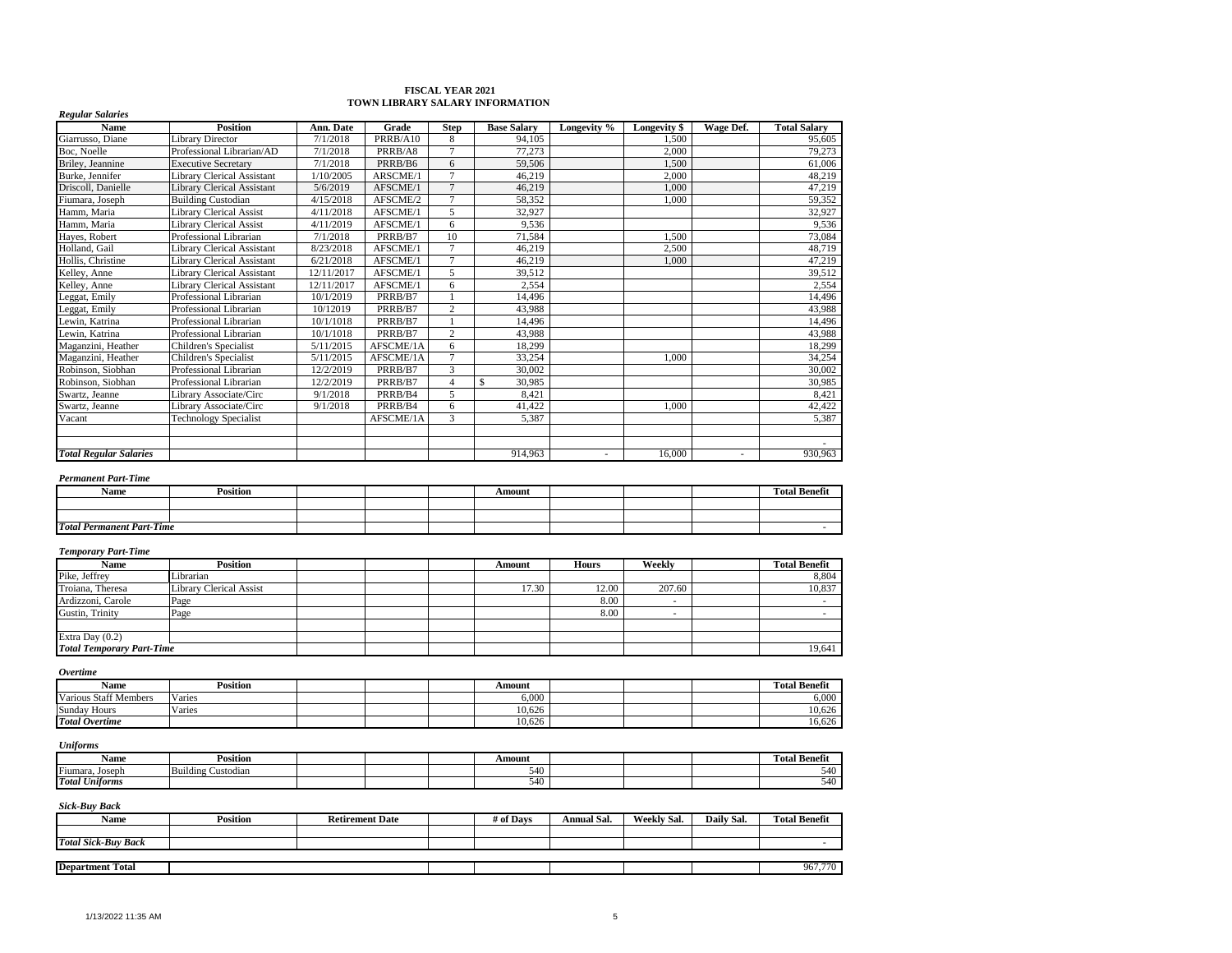### **LIBRARY OPERATING**

*5210 Energy Utilities*

| FY2019              | FY2019          | <b>FY2020</b>   | <b>FY2020</b>   | FY2021          | FY2021          | FY2022          | <b>FY2023</b>   | <b>FY2023</b> |
|---------------------|-----------------|-----------------|-----------------|-----------------|-----------------|-----------------|-----------------|---------------|
| <b>BUDGETED</b>     | <b>EXPENDED</b> | <b>BUDGETED</b> | <b>EXPENDED</b> | <b>BUDGETED</b> | <b>EXPENDED</b> | <b>BUDGETED</b> | <b>DEPT REQ</b> | <b>TM REC</b> |
| 80,350              | 76,505          | 92,440          | 70,157          | 92,664          | 92,664          | 74,646          | 74,646          | 74,646        |
|                     |                 |                 |                 |                 |                 |                 |                 |               |
| <i>Explanation:</i> |                 | <b>FY22</b>     | Estimated       |                 |                 |                 |                 |               |
| National Grid       | NG Electric     | 32,825          | 32,825          |                 |                 |                 |                 |               |
| National Grid       | NG Gas          | 10,000          | 10,000          |                 |                 |                 |                 |               |
| Town of Chelmsford  |                 | 18,925          | 18,925          |                 |                 |                 |                 |               |
| Direct Energy       |                 | 12,896          | 12,896          |                 |                 |                 |                 |               |
|                     | Approx. Total   | 74,646 \$<br>S  | 74,646          |                 |                 |                 |                 |               |

*Total 5210 Energy Utilities:* 74,646 74,646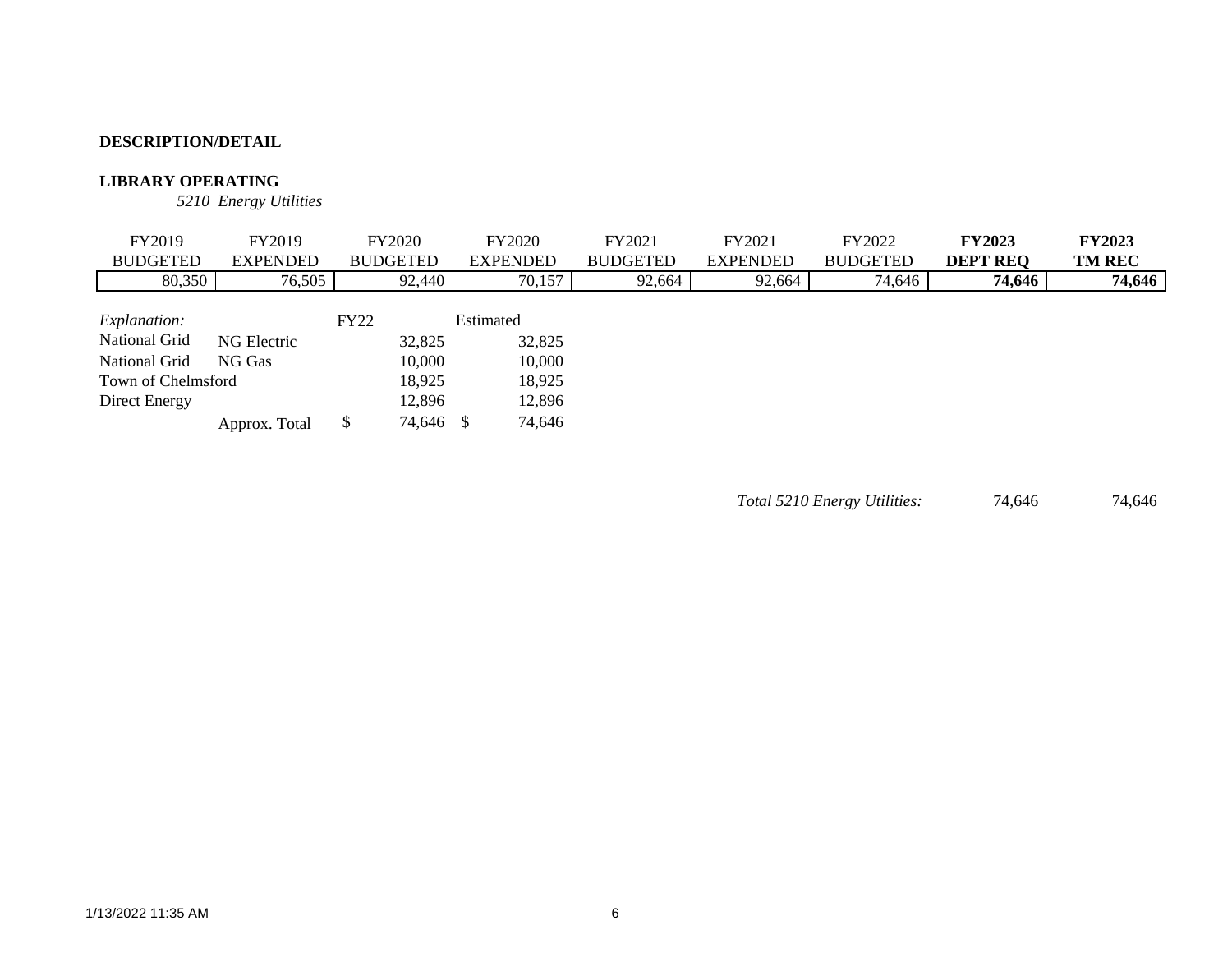### **LIBRARY OPERATING**

*5240 Repairs and Maintenance*

| FY2019                      | FY2019          | FY2020          | <b>FY2020</b>   | FY2021                                                            | FY2021          | FY2022          | <b>FY2023</b>                                                                                  | <b>FY2023</b> |
|-----------------------------|-----------------|-----------------|-----------------|-------------------------------------------------------------------|-----------------|-----------------|------------------------------------------------------------------------------------------------|---------------|
| <b>BUDGETED</b>             | <b>EXPENDED</b> | <b>BUDGETED</b> | <b>EXPENDED</b> | <b>BUDGETED</b>                                                   | <b>EXPENDED</b> | <b>BUDGETED</b> | <b>DEPT REQ</b>                                                                                | <b>TM REC</b> |
| 50,029                      | 54,513          | 75,000          | 70,450          | 80,979                                                            | 80,723          | 58,310          | 56,000                                                                                         | 56,000        |
|                             |                 |                 |                 |                                                                   |                 |                 |                                                                                                |               |
| Explanation:                |                 | Repair          | Maintenance     |                                                                   |                 |                 |                                                                                                |               |
| Electrical                  |                 | 8,000           |                 | See Supply Breakdown Below                                        |                 |                 |                                                                                                |               |
| Elevator                    |                 | 1,500           | 3,600           | Monthly Maintenance (1500); Inspection (1500); State Permit (600) |                 |                 |                                                                                                |               |
| Safety/Security             |                 | 2,000           |                 |                                                                   |                 |                 | 4,050 AED repl. (1700); Alarm (350); Fire Alarm (750); Fire Exting (700); Sprinkler (250); Eme |               |
| Generator                   |                 | 1,000           | 500             | Fuel                                                              |                 |                 |                                                                                                |               |
| <b>HVAC</b>                 |                 | 20,000          |                 | 10,000 Annual Maintenance                                         |                 |                 |                                                                                                |               |
| Plumbing                    |                 | 1,500           |                 | 150 Inspection                                                    |                 |                 |                                                                                                |               |
|                             |                 |                 |                 |                                                                   |                 |                 |                                                                                                |               |
| <b>SUPPLIES</b>             |                 |                 |                 |                                                                   |                 |                 |                                                                                                |               |
| <b>Maintenance Supplies</b> |                 | 5,700           |                 |                                                                   |                 |                 | Standard Electric/Bulbs (200); Lowell Janitorial (4500); Home Depot (500); O'Connor Ha         |               |
| Window Washing, Annual      |                 | 2,000           |                 |                                                                   |                 |                 |                                                                                                |               |
| Landscaping & Sprinklers    |                 | 2,000           |                 | Landscaping (1200); Sprinklers (800)                              |                 |                 |                                                                                                |               |
| Carpet Washing, Annual      |                 | 2,000           |                 |                                                                   |                 |                 |                                                                                                |               |
| Locksmith/Flags/Roofing     |                 | 1,500           |                 |                                                                   |                 |                 |                                                                                                |               |
|                             | Subtotals       | 37,700          | 18,300          |                                                                   |                 |                 |                                                                                                |               |
|                             |                 |                 |                 |                                                                   |                 |                 |                                                                                                |               |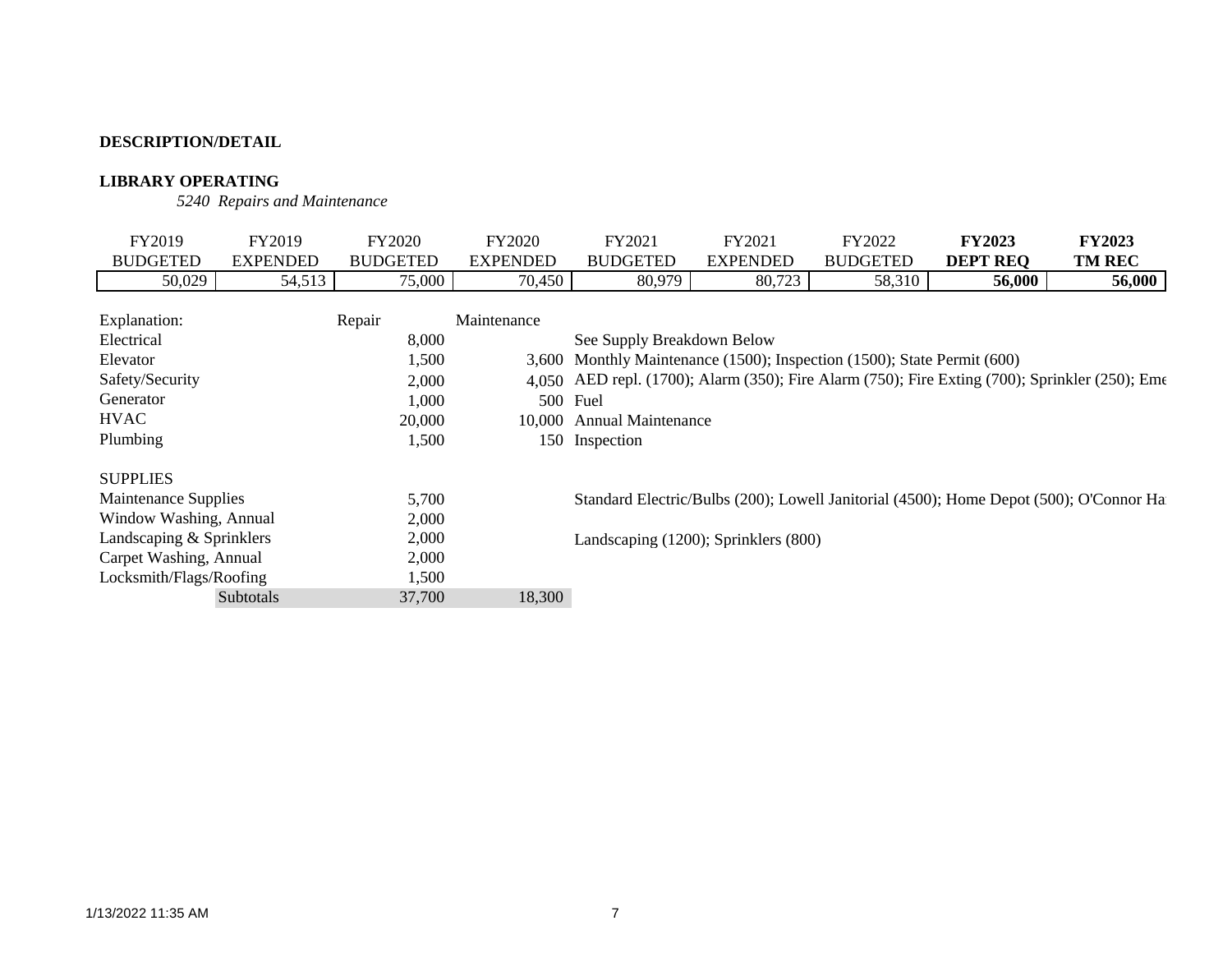#### **LIBRARY OPERATING**

*5271 Network Membership*

| FY2019          | FY2019   | FY2020          | <b>FY2020</b>      | FY2021          | FY2021   | FY2022          | <b>FY2023</b>   | <b>FY2023</b> |
|-----------------|----------|-----------------|--------------------|-----------------|----------|-----------------|-----------------|---------------|
| <b>BUDGETED</b> | EXPENDED | <b>BUDGETED</b> | NDEL<br>$\chi$ PF' | <b>RUDGETED</b> | EXPENDED | <b>BUDGETED</b> | <b>DEPT REO</b> | <b>TM REC</b> |
| 39,997          | 39.997   | 30.007          | 30.007             | 30.007          | 39.997   | 39.997          | 20 007          | 39,997        |

*Explanation:* 

Consortium membership cost with Merrimack Valley Library Consortium, FY23 assessment Costs have not increased due to excellent fiscal stewardship by MVLC.

*Total 5271Network Membership:* 39,997 39,997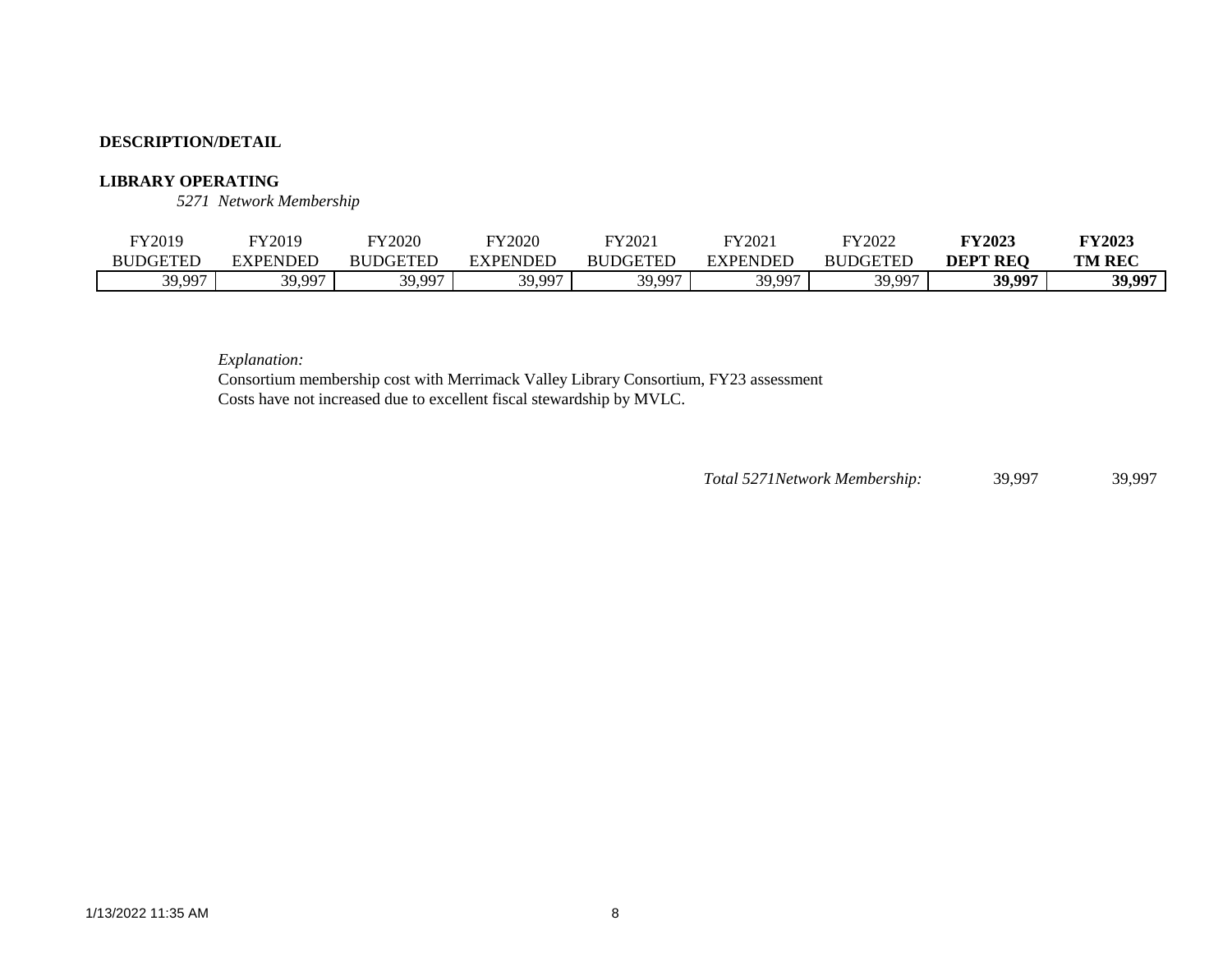### **LIBRARY OPERATING**

*5310 Professional Services*

| FY2019          | FY2019   | FY2020          | FY2020                   | FY2021          | FY2021          | FY2022          | <b>FY2023</b>   | FY2023        |
|-----------------|----------|-----------------|--------------------------|-----------------|-----------------|-----------------|-----------------|---------------|
| <b>BUDGETED</b> | EXPENDED | <b>BUDGETED</b> | EXPENDED                 | <b>BUDGETED</b> | <b>EXPENDED</b> | <b>BUDGETED</b> | <b>DEPT REO</b> | <b>TM REC</b> |
| 20,000          |          |                 | $\overline{\phantom{0}}$ |                 |                 |                 |                 |               |

*Total 5310 Professional Services:* - -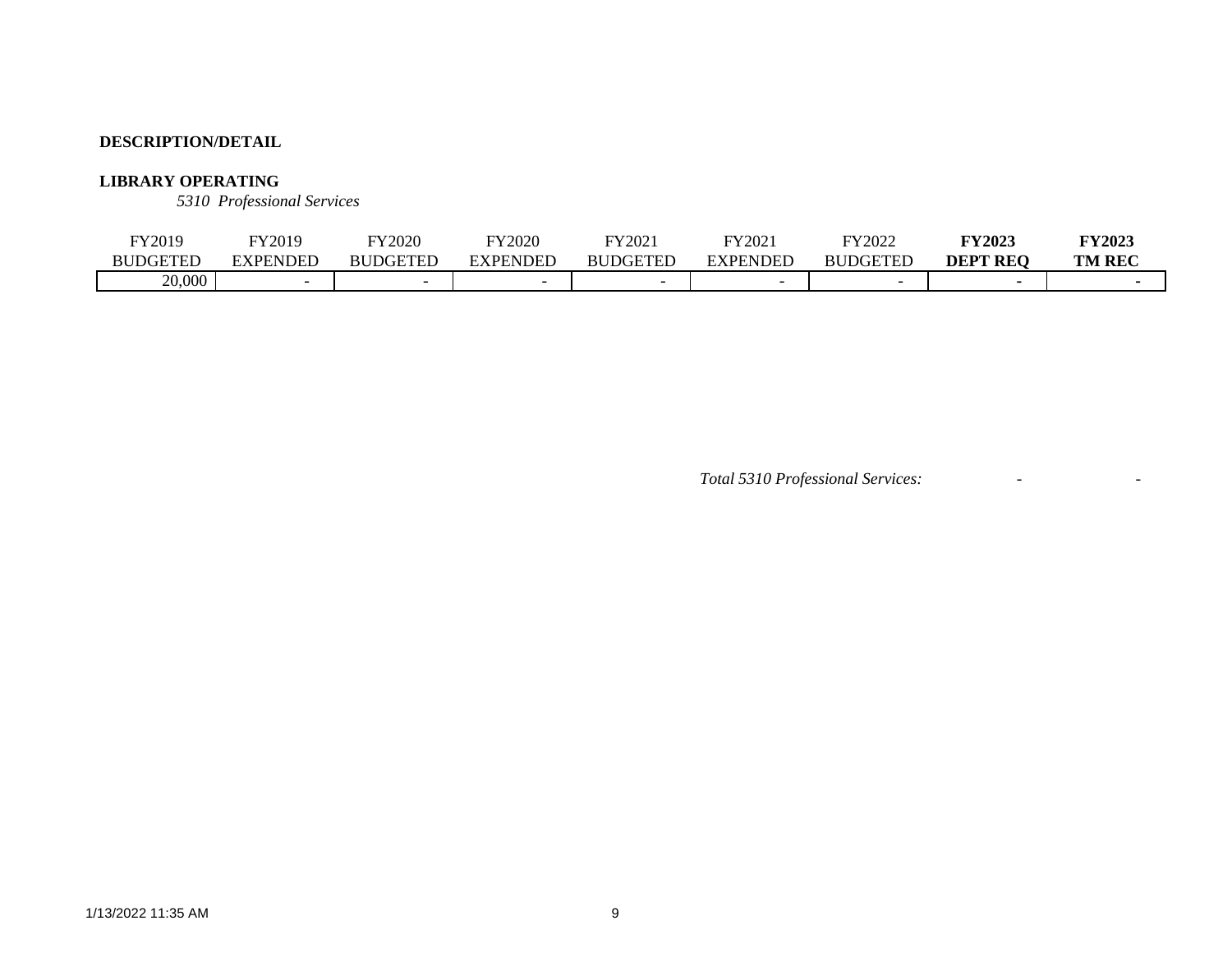#### **LIBRARY OPERATING**

*5340 Communications*

| FY2019          | FY2019               | <b>FY2020</b>   | FY2020         | FY2021          | FY2021       | FY2022          | <b>FY2023</b>   | <b>FY2023</b> |
|-----------------|----------------------|-----------------|----------------|-----------------|--------------|-----------------|-----------------|---------------|
| <b>BUDGETEL</b> | EXPENDED             | <b>BUDGETED</b> | EXPENDED       | <b>BUDGETED</b> | EXPENDED     | <b>BUDGETED</b> | <b>DEPT REQ</b> | <b>TM REC</b> |
| 5,441           | .215<br><u>J.JTJ</u> | 5,541           | $\sim$<br>T.VJ | 8,780           | 051<br>T.ノンエ | .070<br>0.07 U  | 7,944           | 7 QAA<br>・ノーー |

Explanation:

Telephone 4152 Windstream (2000); ZOOM TeleMeeting (1900); 3 Town Phones (1152)

Internet & Wirele 3792 Comcast Business (240); 2 Verizon MIFI (960); FIOS Gateway (1800); 2 TMobile Library Program (792)

7,944

*Total 5340 Communications:* 7,944 7,944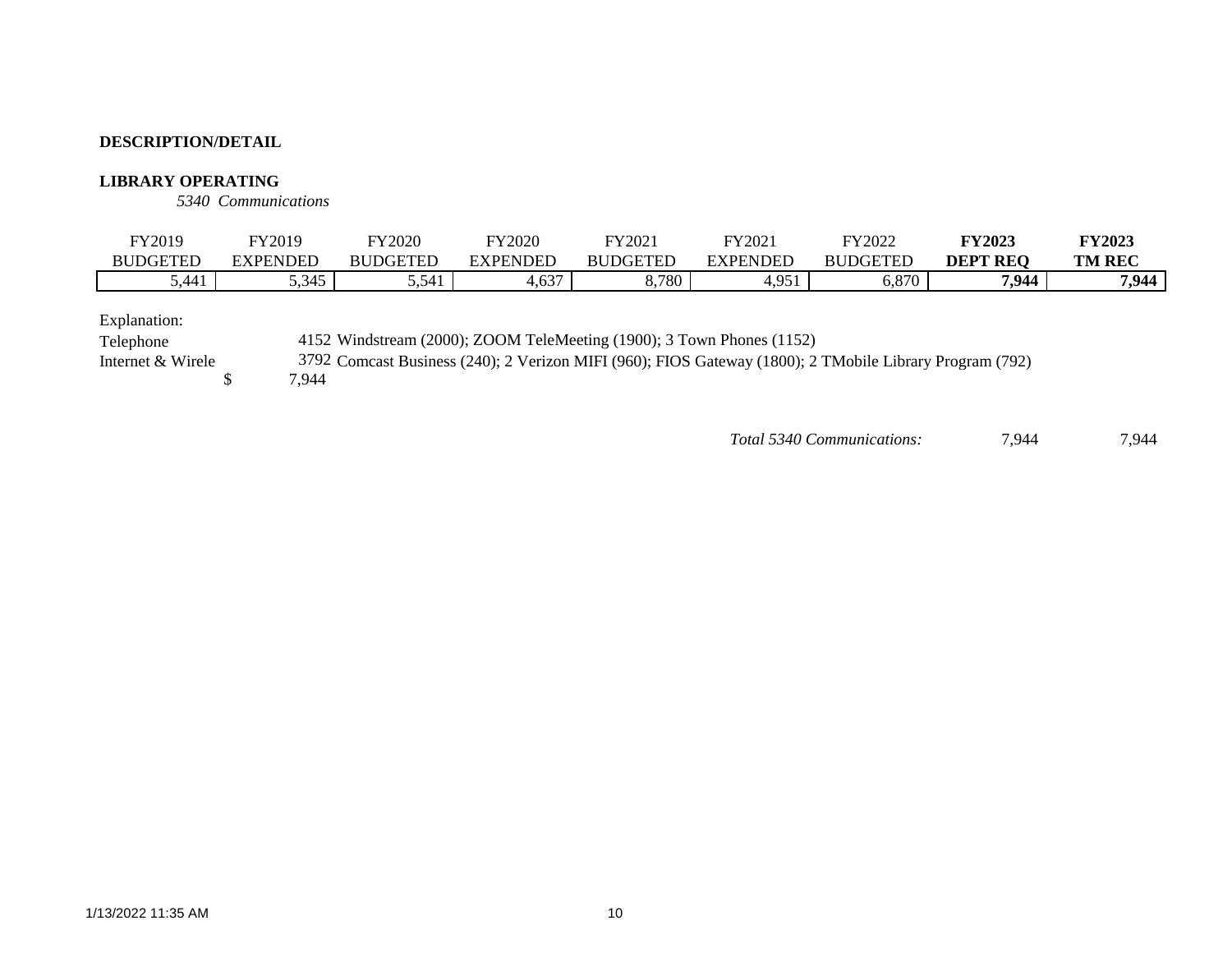### **LIBRARY OPERATING**

*5420 Office Supplies*

| FY2019          | FY2019            | <b>FY2020</b>                               | FY2020          | FY2021          | FY202    | FY2022          | <b>FY2023</b>   | <b>FY2023</b> |
|-----------------|-------------------|---------------------------------------------|-----------------|-----------------|----------|-----------------|-----------------|---------------|
| <b>BUDGETED</b> | <b>EXPENDED</b>   | <b>BUDGETEL</b>                             | <b>EXPENDED</b> | <b>BUDGETED</b> | EXPENDED | <b>BUDGETED</b> | <b>DEPT REO</b> | <b>TM REC</b> |
| 1,586           | $\Omega$<br>1.022 | 525<br>$\cdot$ $\sim$ $\cdot$<br>. v. j j j | 0.149           | 18,060          | 5,588    | 1,800           | 11,800          | 1,800         |

Explanation:

| Material processing (barcodes, book covers, labels, property stamps, library cards, display | 4900  |
|---------------------------------------------------------------------------------------------|-------|
| All general office (paper, pens/tape, etc., postage, receipt printer rolls, etc.)           | 6900  |
| Approx. Total                                                                               | 11800 |

*Total 5420 Office Supplies:* 11,800 11,800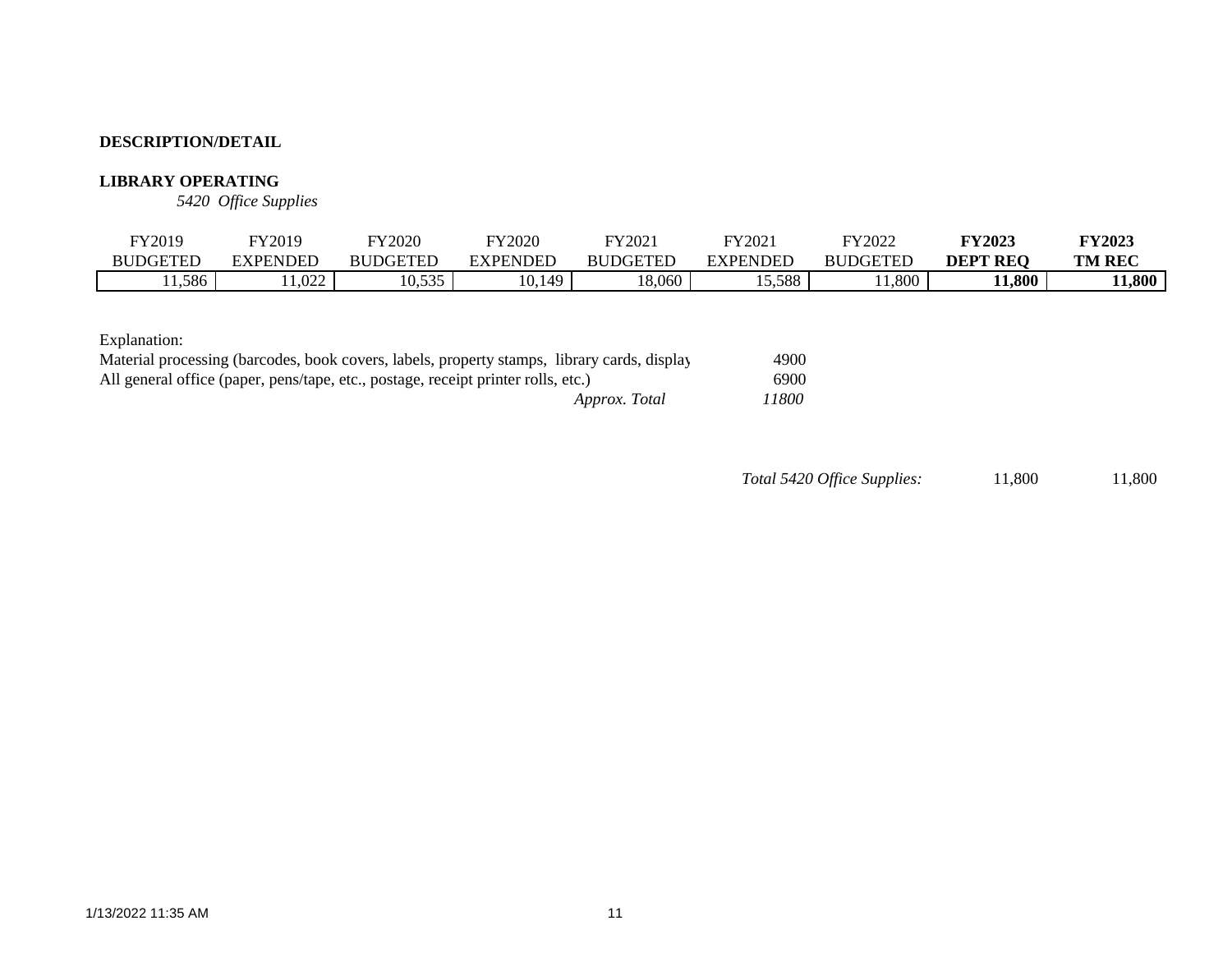### **LIBRARY OPERATING**

*5500 Technology*

| FY2019                                                  | FY2019          | <b>FY2020</b>   | <b>FY2020</b>   | FY2021          | FY2021                                | FY2022          | <b>FY2023</b>                                                                              | <b>FY2023</b> |
|---------------------------------------------------------|-----------------|-----------------|-----------------|-----------------|---------------------------------------|-----------------|--------------------------------------------------------------------------------------------|---------------|
| <b>BUDGETED</b>                                         | <b>EXPENDED</b> | <b>BUDGETED</b> | <b>EXPENDED</b> | <b>BUDGETED</b> | <b>EXPENDED</b>                       | <b>BUDGETED</b> | <b>DEPT REO</b>                                                                            | <b>TM REC</b> |
| 32,544                                                  | 28,628          | 27,515          | 27,515          | 32,014          | 31,194                                | 26,300          | 31,393                                                                                     | 31,393        |
|                                                         |                 |                 |                 |                 |                                       |                 |                                                                                            |               |
| Software--Licenses and Annual Maintenance/Public Access |                 |                 |                 |                 |                                       |                 | 12,343 Domain (262); Server (350); TrafSys (1500); TechSoup (1600); Assabet Interactive (2 |               |
| Maintenance/Repair                                      |                 |                 |                 |                 | 2,000 Supplies-Gov Connection & CDW-G |                 |                                                                                            |               |
| <b>Replacement Printer/Staff</b>                        |                 |                 |                 |                 | $2,000$ Printers $(4)$                |                 |                                                                                            |               |
| Replacement -Systems/Laptops/Peripherals                |                 |                 |                 | 10,000          |                                       |                 |                                                                                            |               |
| Copier/Printer Maintenance Contract Approx              |                 |                 |                 | 5,050           |                                       |                 |                                                                                            |               |
|                                                         |                 |                 | Total           | 31,393          |                                       |                 |                                                                                            |               |

 31,393 31,393 *Total 5500 Total Technology:*

Would like to create a revolving account for printing/copier management fees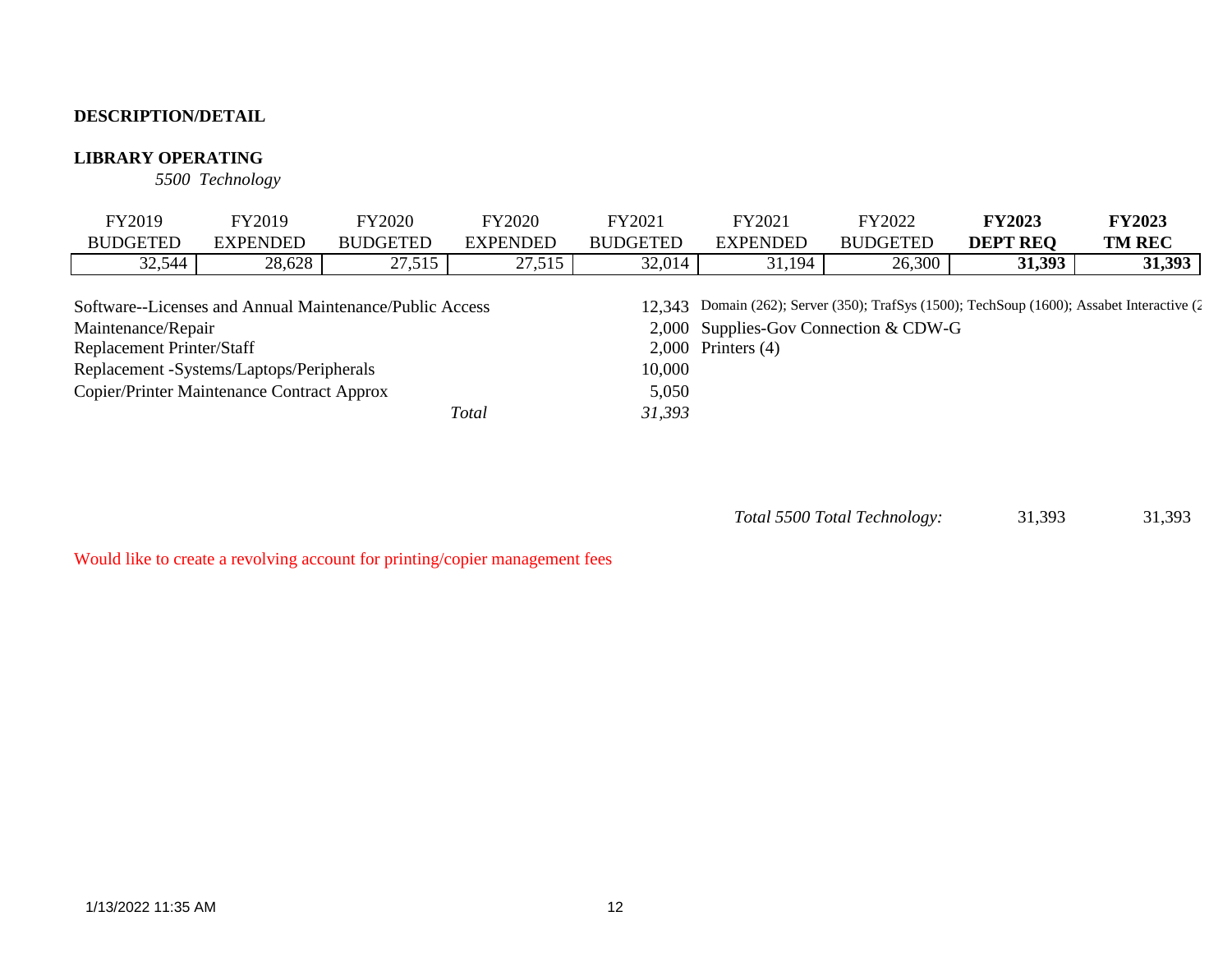#### **LIBRARY OPERATING**

*5512 Books/Subscriptions*

| FY2019          | FY2019   | FY2020                 | FY2020   | FY2021          | FY2021   | FY2022                         | <b>FY2023</b>   | <b>FY2023</b> |
|-----------------|----------|------------------------|----------|-----------------|----------|--------------------------------|-----------------|---------------|
| <b>BUDGETED</b> | EXPENDED | <b>BUDGETED</b>        | EXPENDED | <b>BUDGETED</b> | EXPENDED | <b>BUDGETED</b>                | <b>DEPT REO</b> | <b>TM REC</b> |
| 168,236         | 168,136  | 50512<br>1 J J 4 J 1 J | 142,238  |                 | :68.971  | 67<br>1330<br>2 U L<br>. پ پ ا | 168,892         | 168,892       |

Explanation: anything a patron can use such as, books, magazines, DVDs, music CDs, online databases, etc. 13% of total budget before books are added to meet state requirement

#### *Book Formula*

| $\%$ exp. required      | 13%             |            |
|-------------------------|-----------------|------------|
| <i>Salaries</i>         | \$<br>1.074.583 |            |
| <i><b>Operating</b></i> | \$<br>224,585   |            |
|                         | \$<br>1.299.168 | subtotal   |
|                         | \$<br>168,892   | $(* 13\%)$ |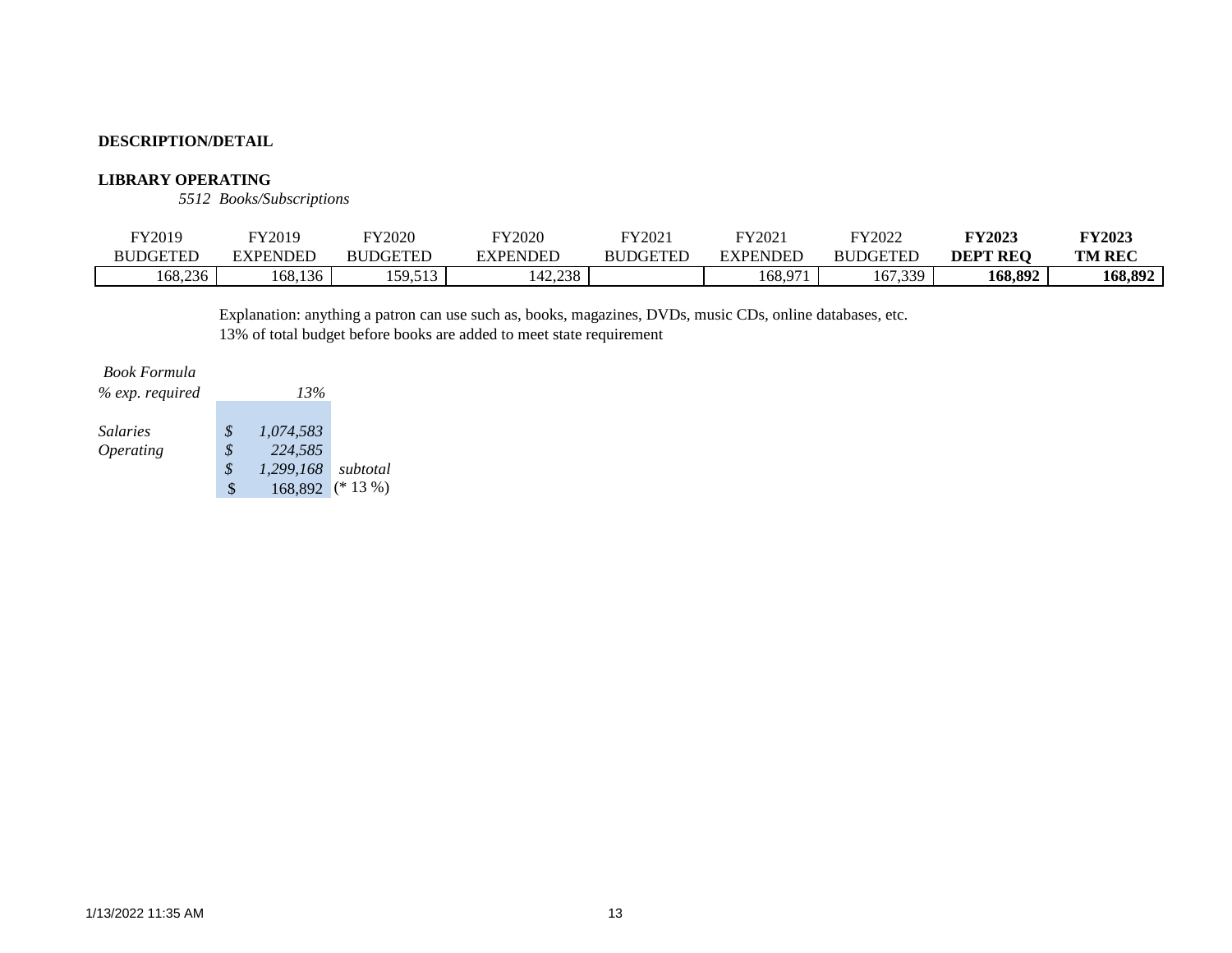### **LIBRARY OPERATING**

*5701 Travel*

| <sup>-</sup> Y2019 | <sup>-</sup> Y2019 | FY2020          | FY2020                   | FY2021          | FY2021          | FY2022                 | <b>FY2023</b>   | <b>FY2023</b> |
|--------------------|--------------------|-----------------|--------------------------|-----------------|-----------------|------------------------|-----------------|---------------|
| <b>BUDGETED</b>    | EXPENDED           | <b>BUDGETED</b> | EXPENDED                 | <b>BUDGETED</b> | <b>EXPENDED</b> | DGETED<br>$_{\rm BUL}$ | <b>DEPT REO</b> | <b>TM REC</b> |
|                    |                    |                 | $\overline{\phantom{0}}$ |                 |                 |                        |                 |               |

*Total 5701 Travel:* - -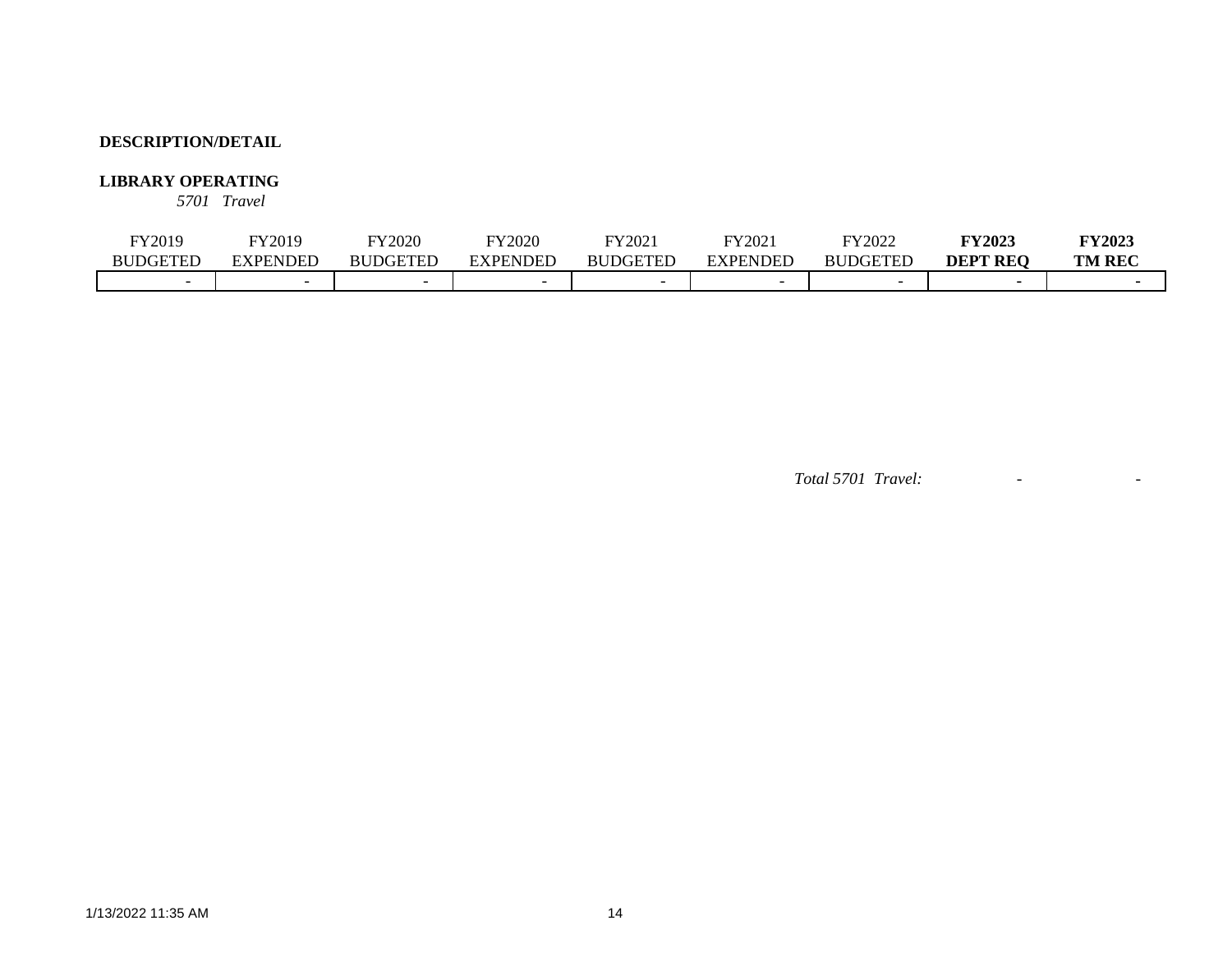### **LIBRARY OPERATING**

*5703 Dues and Memberships*

| FY2019                                                                                         | FY2019          |       | <b>FY2020</b>                                           |                             | <b>FY2020</b>   | FY2021          | FY2021          | FY2022          | <b>FY2023</b>   | <b>FY2023</b> |
|------------------------------------------------------------------------------------------------|-----------------|-------|---------------------------------------------------------|-----------------------------|-----------------|-----------------|-----------------|-----------------|-----------------|---------------|
| <b>BUDGETED</b>                                                                                | <b>EXPENDED</b> |       | <b>BUDGETED</b>                                         |                             | <b>EXPENDED</b> | <b>BUDGETED</b> | <b>EXPENDED</b> | <b>BUDGETED</b> | <b>DEPT REQ</b> | <b>TM REC</b> |
| 1,550                                                                                          |                 | 1,550 |                                                         | 1,550                       | 1,360           | 2,305           | 1,149           | 2,305           | 2,305           | 2,305         |
| <i>Explanation</i> ( <i>FY18</i> )<br>MA Lib Assoc<br>NE Lib Assoc<br>Participation at Conf/CE |                 |       | $11$ staff<br>$11$ staff<br>$10$ staff<br>Approx. Total | 1085<br>220<br>1000<br>2305 |                 |                 |                 |                 |                 |               |

*Total 5703 Dues and Memberships:* 2,305 2,305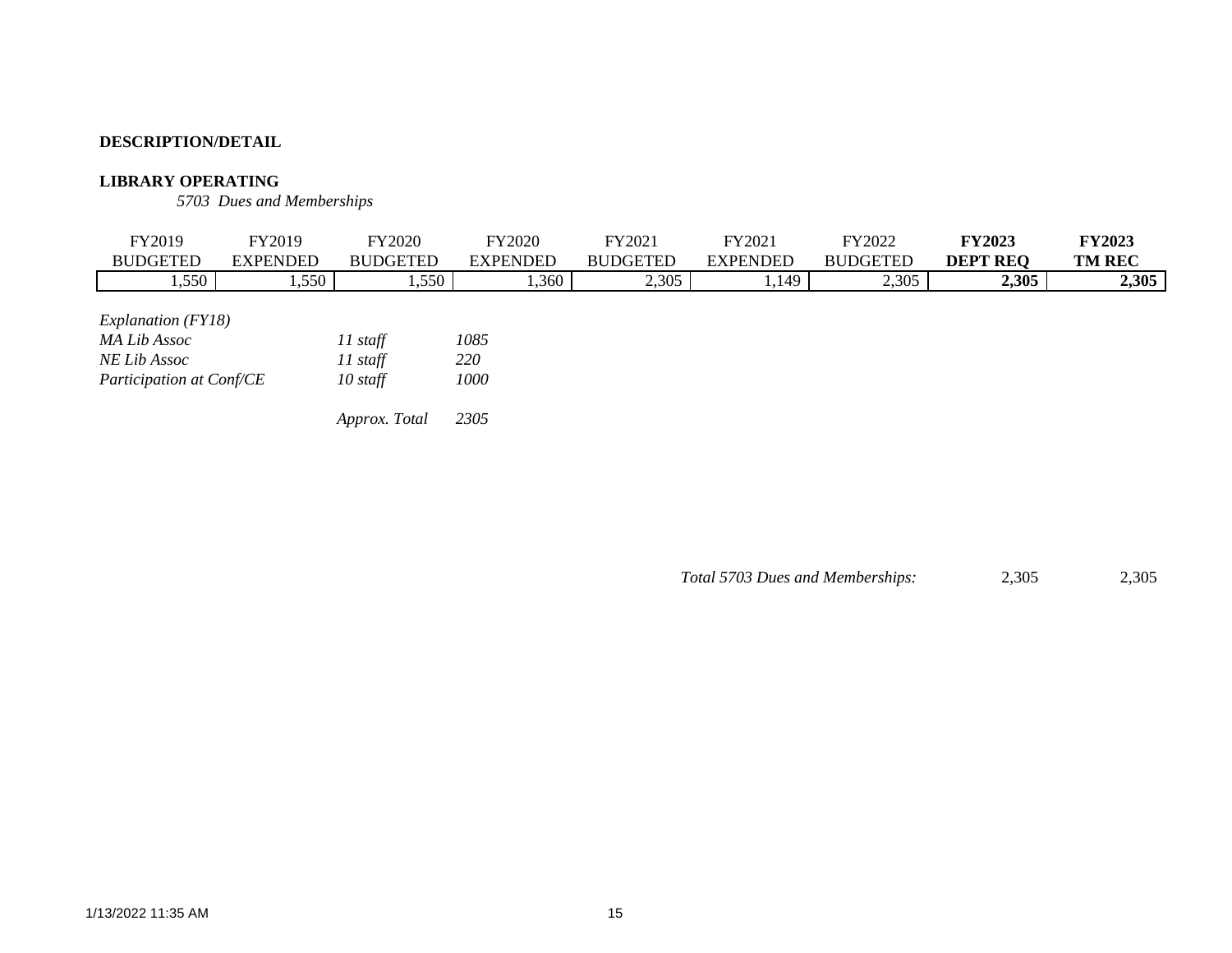#### **LIBRARY OPERATING**

*5790 Staff Development*

| FY2019          | FY2019   | FY2020          | <b>FY2020</b> | FY2021          | FY2021          | FY2022          | <b>FY2023</b>   | <b>FY2023</b> |
|-----------------|----------|-----------------|---------------|-----------------|-----------------|-----------------|-----------------|---------------|
| <b>BUDGETED</b> | EXPENDED | <b>BUDGETED</b> | EXPENDED      | <b>BUDGETED</b> | <b>EXPENDED</b> | <b>BUDGETED</b> | <b>DEPT REO</b> | <b>TM REC</b> |
| 500             | 500      | 500             |               | 500             | 500             | 500             | 500             | 500           |

Staff Development Day 500 500 500

*Total 5790 Staff Development:* 500 500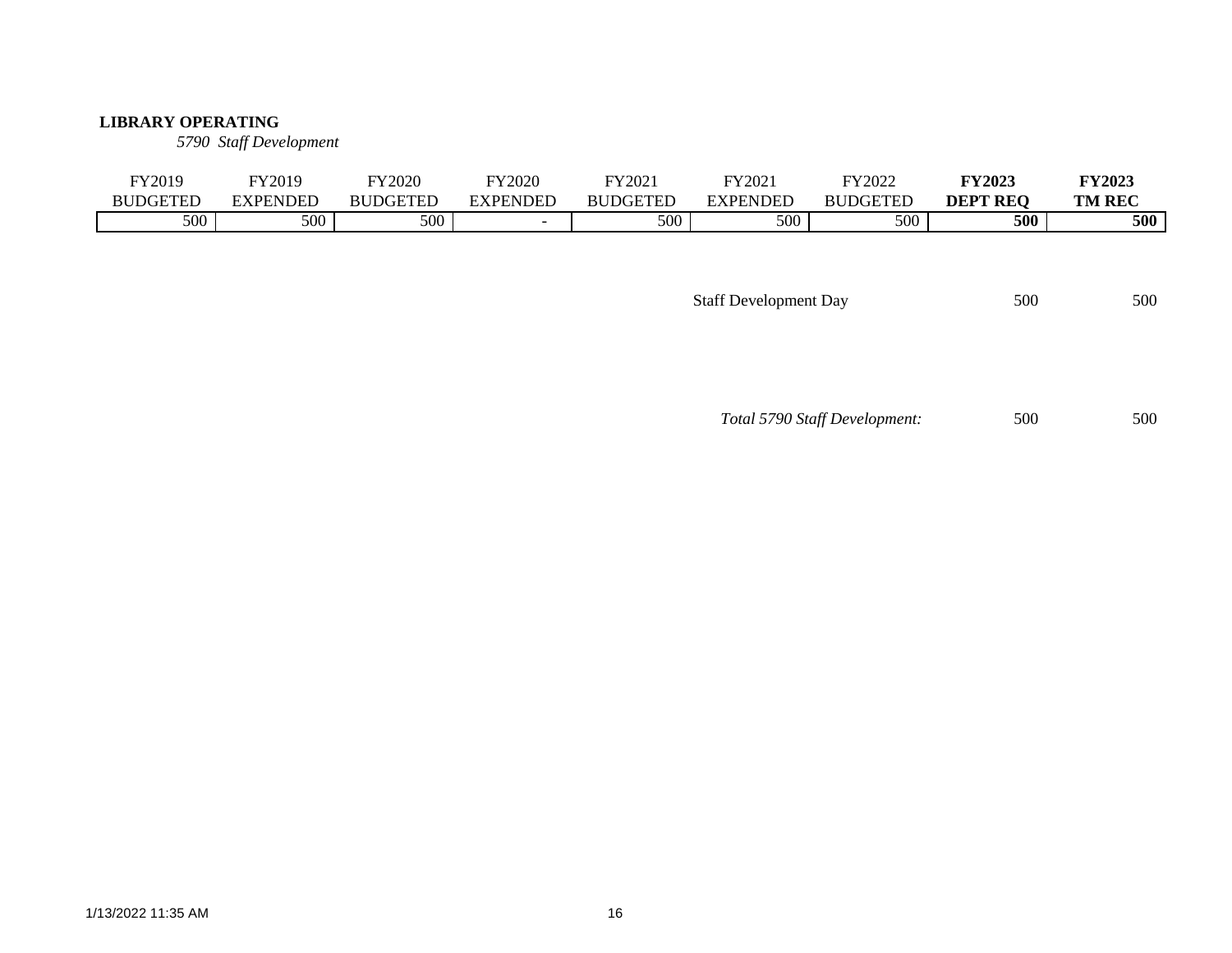### **LIBRARY OUTLAY**

*5805 Capital Outlay*

| FY2019          | FY2019          | <b>FY2020</b>   | <b>FY2020</b> | Y2021           | $\text{Y}2021$ | FY2022          | <b>FY2023</b>      | <b>FY2023</b> |
|-----------------|-----------------|-----------------|---------------|-----------------|----------------|-----------------|--------------------|---------------|
| <b>BUDGETED</b> | <b>EXPENDED</b> | <b>BUDGETEI</b> | EXPENDED      | <b>BUDGETED</b> | EXPENDED       | <b>BUDGETED</b> | <b>REO</b><br>DEPT | <b>TM REC</b> |
| ,700            | 988             |                 |               |                 |                |                 |                    |               |

See Facilities Manager Capital Budget

*Total 5833 Capital Outlay:* - -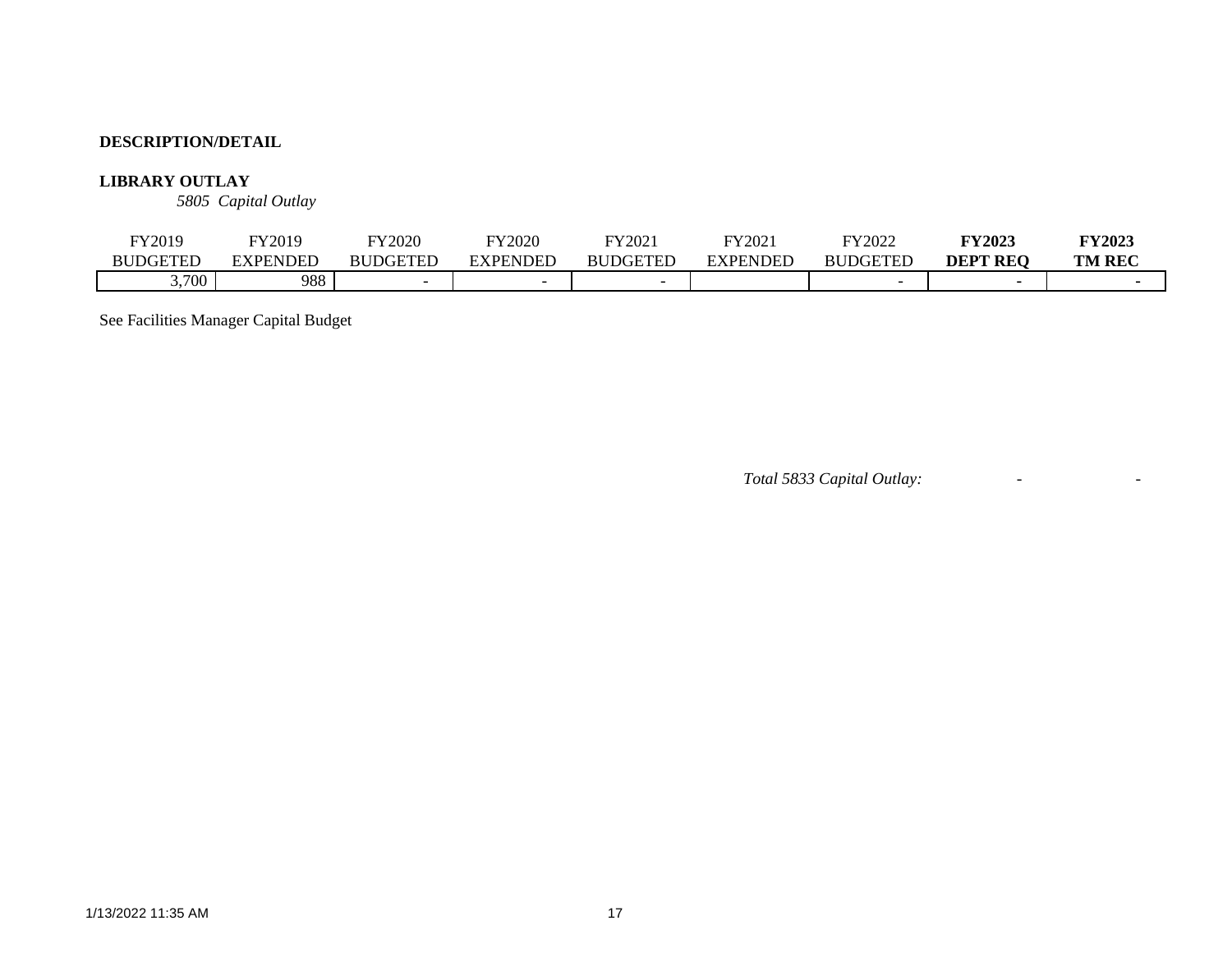

# **Diane Giarrusso, Library Director**

# **Memorandum**

**To: Richard Montuori, Town Manager**

**From: Diane Giarrusso, Library Director Re: FY2023 Library Budget Request**

**Date: November 18, 2021**

It is my pleasure to present the Library's budget request for FY2023. In accordance with your budget message, it is a level service budget with changes that reflect contractual wage increases and level service increases only.

The Tewksbury Public Library and employees provide the Town's residents with a wide variety of materials, resources and services. We provide free access to literacy and learning opportunities through our book, media and online collections, as well as a variety of classes and lectures for Tewksbury's children, teens and adults. These resources combine to offer each resident many opportunities to transform their life by using the Tewksbury Public Library. It is an honor to lead this hard-working and community-focused group of employees who provide exemplary service to our residents.

Throughout the past two fiscal years, we have done our best to find ways to serve the community's needs for library services during the pandemic. Of course, we all wished that we could reopen with all of our services as they were. That, however, was not an option and we, along with every other department in Town, provided services in slightly new ways, until we could fully reopen.

We continued to serve patrons by using technology available to us to move our programs for children, teens and adults online. We offered e-Library cards for the first time so that residents could continue to learn and be entertained by our online resources. We also ensured that residents could still get books and other materials through our Library to Go and Curbside Delivery services. We received many appreciative comments and emails from residents who stayed connected with the library and each other through our continual efforts to inform, educate and entertain. Statistical details about these programs is included with the forthcoming Value of Library Services statement.

The following are priorities for additional funding, should it be available. The total budgetary impact of these requests is \$7,860 in FY23.

300 Chandler Street, Tewksbury, MA 01876 > tewksburypl.org > 978.640.4490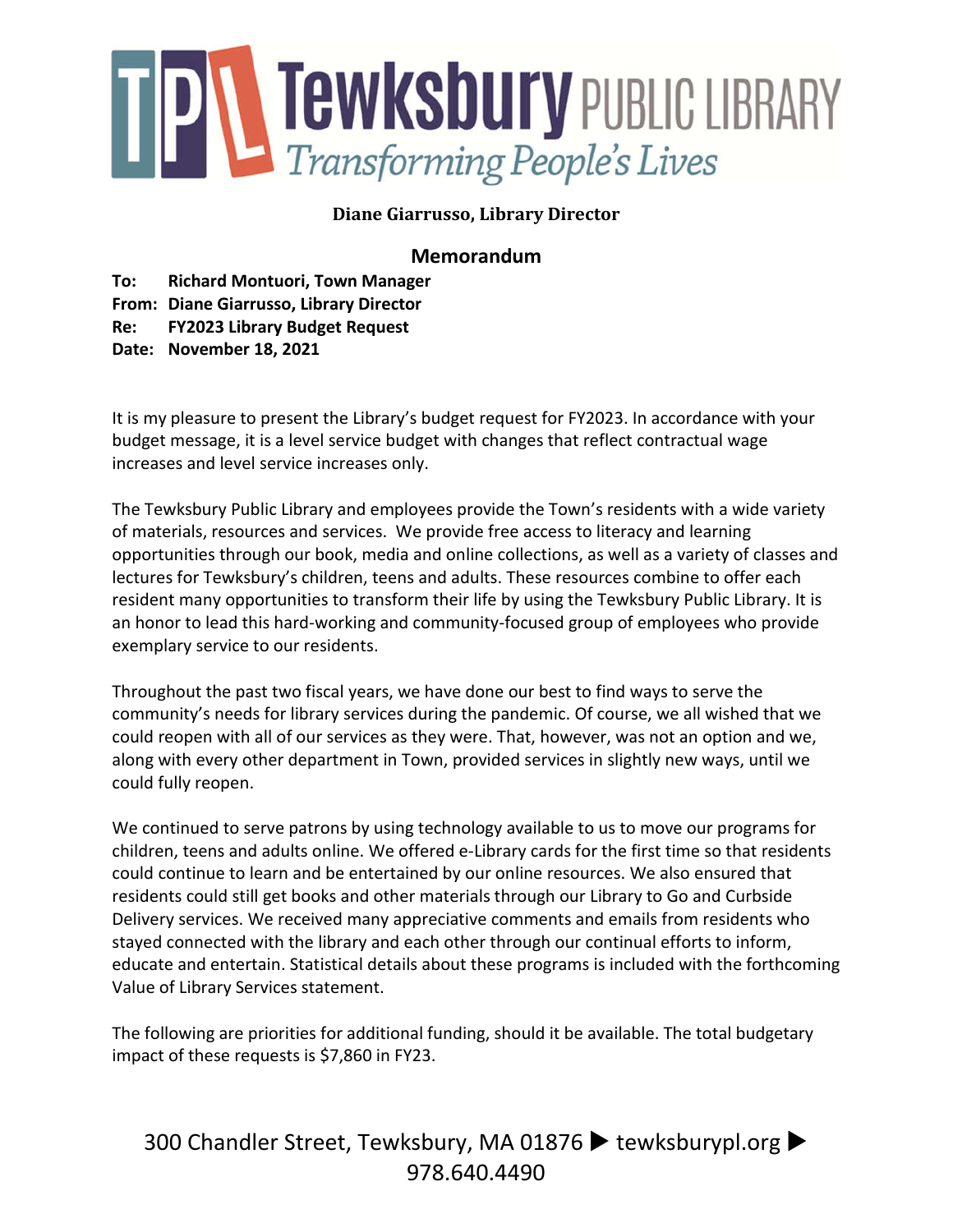#### **Executive Secretary from B6 Step 8 to B6 Step 9 in FY23.** *The budgetary impact of this priority is an increase of \$1,636 in FY23.*

This increase is being requested in recognition of the excellent work done throughout her years of employment.

# **Library Associate/Head of Circulation from B4 Step 7 to B6 Step 1.** *The budgetary impact of this priority is an increase of \$1,374 in FY23.*

It has come to my attention that the wage scale for this position, that falls between the wages of Library Specialists and Professional Librarians, is out of balance with those neighboring positions. The duties of the position are more closely aligned with the Professional Librarians, and the Library Associate position directly supervises more staff members than any other department. In addition, the duties of this position are as responsible as the work of our Executive Secretary, who is paid at B6. As an equity adjustment, I recommend upgrading this position to the B6 Step 1 in FY23.

## **Professional Librarian step increases for Children's Librarian B7 Step 3 & 4 to B7 5 & 6 and**

## **Teen Librarian B7 Step 3 & to B7 Step 4 & 5 in FY23.**

### *The budgetary impact of this priority is a combined increase of \$4,850 in FY23.*

The Children's Librarian was hired at a time when I could only offer a low starting wage. This adjustment will provide parity with other librarians in the building with similar experience. In addition, she has the most years of experience among our new professional hires.

The Teen Librarian was hired with library experience, but not an MLS. As a condition of her employment, she was to successfully complete a Master's program within 3 years. This spring, she will complete her program and I would like to bring her wages more in line with Children's Librarian.

I believe that increasing their wage scales will provide parity for them, will be more equitable among librarians, and will effectively recognize their years of service in libraries and their dedication to serving residents in Tewksbury.

I have been employed in Tewksbury for 11 years and I appreciate the support you and the Finance Committee have given me and the library. There is much more to be done and I look forward to working with you to create an FY23 budget that allows us to continue to provide excellent services for the community. On behalf of the staff, we appreciate your strong support of the library.